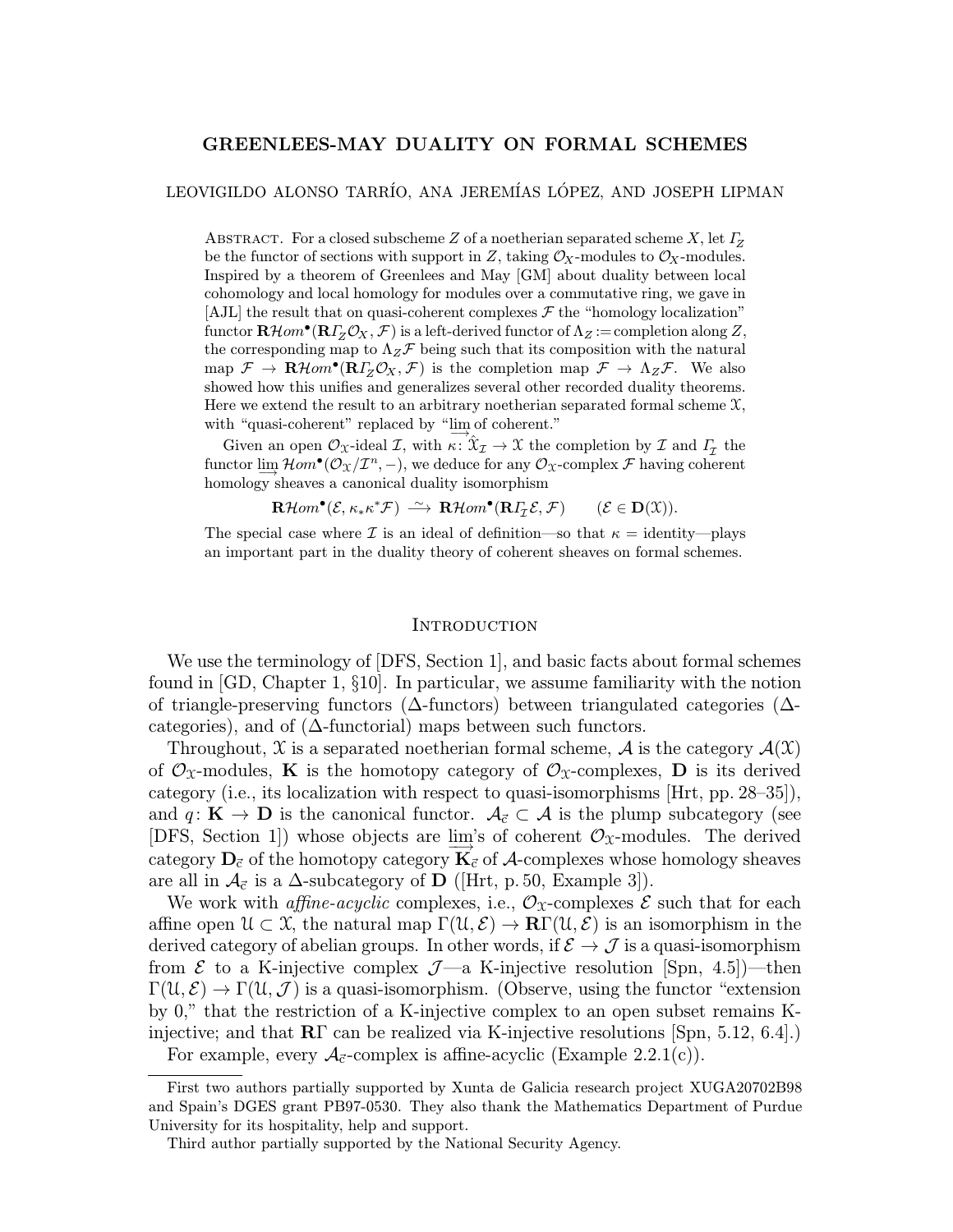The homotopy category  $\mathbf{K}_{\vec{c}}^{a}$  of affine-acyclic complexes with  $\mathcal{A}_{\vec{c}}$ -homology is a  $\Delta$ -subcategory of **K**, see Remark 2.1.1(4). Since every complex admits a quasiisomorphism into a K-injective (clearly affine-acyclic) one, the derived category  $\mathbf{D}_{\vec{c}}^{a}$ of  $\mathbf{K}_{\vec{c}}^{\text{a}}$  can be identified with a  $\Delta$ -subcategory of  $\mathbf{D}_{\vec{c}}$ , whose inclusion  $j^{\text{a}}\colon \mathbf{D}_{\vec{c}}^{\text{a}} \hookrightarrow \mathbf{D}_{\vec{c}}$ is an equivalence of  $\Delta$ -categories. The canonical functor  $q^a: \mathbf{K}^a_{\vec{c}} \to \mathbf{D}^a_{\vec{c}}$  is then the restriction of q.

Fix a coherent  $\mathcal{O}_{\mathfrak{X}}$ -ideal  $\mathcal{I}$ . The torsion functor  $\Gamma_{\mathcal{I}} : \mathbf{K} \to \mathbf{K}$  is described by

$$
\varGamma_{\!\mathcal{I}}\mathcal{G}:=\lim_{n\to 0}\mathcal{H}\!\mathit{om}^\bullet(\mathcal{O}_{\mathfrak{X}}/\mathcal{I}^n,\mathcal{G})\qquad(\mathcal{G}\in\mathbf{K}),
$$

(see [DFS, Section 1.2.1]). The *completion functor*  $\Lambda_{\mathcal{I}}: \mathbf{K} \to \mathbf{K}$  is described by

$$
\Lambda_{\mathcal{I}}(\mathcal{G}) := \varprojlim_{n>0} ((\mathcal{O}_{\mathfrak{X}}/\mathcal{I}^n) \otimes \mathcal{G}) \qquad (\mathcal{G} \in \mathbf{K}).
$$

By the universal property of right-derived functors, there is a unique functorial map  $R\Gamma$ <sub>I</sub>  $\rightarrow$  1 whose composition with the canonical map  $\Gamma$ <sub>I</sub>  $\rightarrow$   $R$  $\Gamma$ <sub>I</sub> is the inclusion map  $\Gamma_{\mathcal{I}} \hookrightarrow 1$ . For any K-injective resolution  $\mathcal{E} \to \mathcal{J}$  as above,  $\mathbf{R}\Gamma_{\mathcal{I}}\mathcal{E} \to \mathcal{E}$  is naturally isomorphic to the canonical map  $\Gamma_{\mathcal{I}} \mathcal{J} \to \mathcal{J}$ .

The functor  $\mathbf{R}\mathcal{H}om^{\bullet}(\mathbf{R}\Gamma_{\mathcal{I}}\mathcal{O}_{\mathfrak{X}},-)$  is right-adjoint to  $\mathbf{R}\Gamma_{\mathcal{I}}$  (via (4.1.1.2), (4.1.1.1) below). So the following **main result** establishes a *duality* (= adjunction) between the right-derived torsion and the left-derived completion functors associated to  $\mathcal{I}$ .

**Theorem 0.1.** There exists a unique  $\Delta$ -functorial **D**-morphism

$$
\zeta_{\mathcal{F}} \colon \mathbf{R}\mathcal{H}om^{\bullet}(\mathbf{R}\mathit{\Gamma}_{\mathcal{I}}\mathcal{O}_{\mathfrak{X}}, \mathcal{F}) \to \Lambda_{\mathcal{I}}\mathcal{F} \qquad (\mathcal{F} \in \mathbf{K}_{\vec{c}}^{\mathbf{a}})
$$

such that:

(i) the pair  $(\mathbf{R}\mathcal{H}om^{\bullet}(\mathbf{R}\mathcal{I}_{\mathcal{I}}\mathcal{O}_{\mathfrak{X}},-),\zeta)$  is a left-derived functor of  $q\Lambda_{\mathcal{I}}|_{\mathbf{K}_{\mathcal{I}}^{\mathbf{a}}}(i.e.,$ a final object in the category of pairs  $(S, \varrho)$  with  $S: \mathbf{D}_{\vec{c}}^{a} \to \mathbf{D}$  a  $\Delta$ -functor and  $\varrho\colon Sq^{\mathbf{a}} \to q\Lambda_{\mathcal{I}}|_{\mathbf{K}_{\vec{c}}^{\mathbf{a}}}$  a map of  $\Delta$ -functors), and

(ii) the composition of  $\zeta_{\mathcal{F}}$  with the natural map

 $\rho_{\mathcal{F}}\colon \mathcal{F}\cong \mathbf{R}\mathcal{H}om^{\bullet}(\mathcal{O}_{\mathfrak{X}},\mathcal{F})\to \mathbf{R}\mathcal{H}om^{\bullet}(\mathbf{R}\Gamma_{\mathcal{I}}\mathcal{O}_{\mathfrak{X}},\mathcal{F})$ 

is the canonical completion map  $\mathcal{F} \to \Lambda_{\mathcal{I}} \mathcal{F}$ .

Moreover, this  $\zeta_{\mathcal{F}}$  is an isomorphism whenever  $\mathcal F$  is a K-flat  $\mathcal A_{\vec c}$ -complex.<sup>1</sup>

The uniqueness of  $\zeta$  is shown as follows. It results from (i) and (ii) that any two choices of  $\zeta$  are the same modulo a functorial automorphism  $\theta_{\mathcal{F}}$  of  $\Lambda_{\mathcal{I}}\mathcal{F} :=$  $\mathbf{R}\mathcal{H}$ om•( $\mathbf{R}\Gamma_{\mathcal{I}}\mathcal{O}_{\mathfrak{X}},\mathcal{F}$ ) respecting  $\rho_{\mathcal{F}}$ . But just as in setting up the isomorphism (B) in [DFS, Remark 6.3.1](1), we can see that composition with  $\rho_{\mathcal{F}}$  is an *isomorphism*  $\text{Hom}(\Lambda_{\mathcal{I}}\mathcal{F}, \Lambda_{\mathcal{I}}\mathcal{F}) \longrightarrow \text{Hom}(\mathcal{F}, \Lambda_{\mathcal{I}}\mathcal{F}), \text{ whence } \theta_{\mathcal{F}} = \text{identity}.$ 

**0.2.** Existence of  $\zeta$  in Theorem 0.1 is proved along lines similar to those in [AJL], which deals with ordinary schemes. Here there are new technical problems. For example, the canonical functor  $\mathbf{D}(\mathcal{A}_{\vec{c}}) \to \mathbf{D}_{\vec{c}}$  might not be an equivalence (as it is for separated quasi-compact ordinary schemes). Another—related—problem is that for an open immersion  $i: \mathcal{U} \to \mathcal{X}$ , the functor  $i_*$  doesn't necessarily take  $\mathcal{A}_{\vec{c}}(\mathcal{U})$ into  $A_{\vec{c}}$  (as it does for separated quasi-compact ordinary schemes.) To get around such obstacles we need properties of sheaves on formal schemes established in [DFS].

<sup>&</sup>lt;sup>1</sup>An  $\mathcal{O}_\mathfrak{X}$ -complex is K-flat if its tensor product with every exact  $\mathcal{O}_\mathfrak{X}$ -complex remains exact, cf. [Spn, pp. 139–140]. For example, any lim of bounded-above flat complexes is K-flat (cf. e.g., [Lpm, Example (2.5.4)]).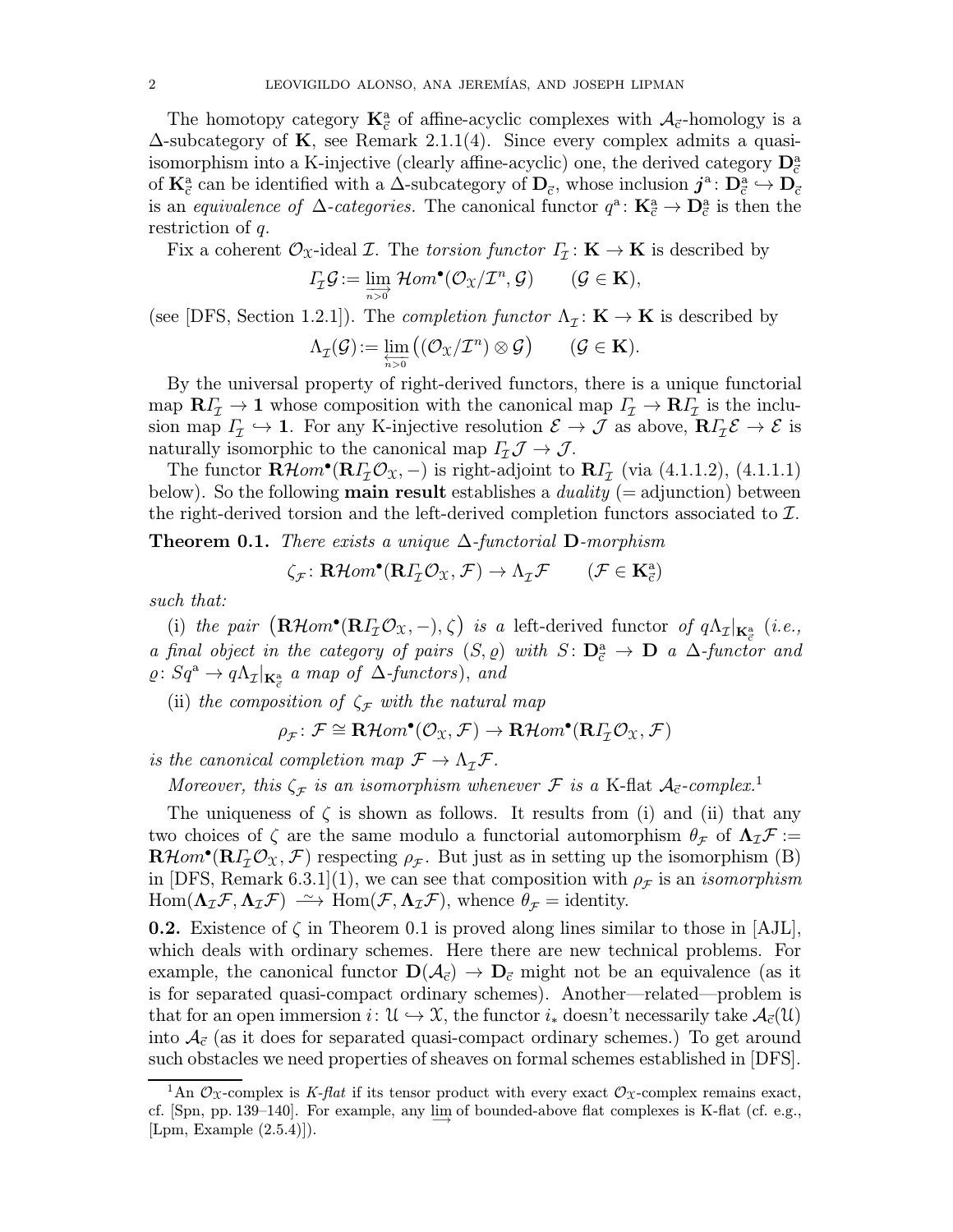In outline, we proceed as follows. After setting up some preliminaries on Cech functors in Section 1, we show in Section 2 that the completion functor  $\Lambda_{\mathcal{I}}|_{\mathbf{K}_{\vec{c}}^{\mathbf{a}}}$  has a left-derived functor, for which the property corresponding to the last assertion in Theorem 0.1 holds. Then in Section 3 we identify this left-derived functor with the pair  $(\mathbf{R}\mathcal{H}om^{\bullet}(\mathbf{R}\Gamma_{\mathcal{I}}\mathcal{O}_{\mathfrak{X}},-),\zeta),$  in such a way that Theorem 0.1(ii) is satisfied. In so doing we describe only the modifications needed in the corresponding proof in [AJL], referring to loc. cit. for the remaining details.

It must be noted that the main results in [AJL] are inadequately packaged, at least for non-affine X. There X is an ordinary scheme. The completion functor  $\Lambda_{\mathcal{I}}$ is said to have a left-derived functor (denoted  $\mathbf{L}\Lambda_Z$ , where  $Z = \text{Supp}(\mathcal{O}_X/\mathcal{I})$ ) on  $\mathbf{D}_{\vec{c}}(\mathfrak{X}) = \mathbf{D}_{\text{qc}}(\mathfrak{X})$ . However, that holds only on some *equivalent subcategory*  $\mathbf{D}^{\text{a}}_{\text{qc}}(\mathfrak{X})$ , among whose objects are all the quasi-coherent complexes. (The error lies in the unduly facile paragraph preceding (1.2) on page 10 of [AJL]. To fill the gap we have had to work with the functor  $\check{c}^{\infty}$  of Section 1.2 below.) Thus the map

$$
\mathcal{F} \to \mathbf{L}\Lambda_Z \mathcal{F} \qquad (\mathcal{F} \in \mathbf{D}_{\mathrm{qc}}(\mathfrak{X}), \ \kappa \colon \mathfrak{X}_{/Z} \to \mathfrak{X} \ \text{the completion map})
$$

and its factorization via  $\mathcal{F} \to \kappa_* \kappa^* \mathcal{F}$ , which play an important role in Theorem (0.3) and Proposition (0.4.1) of loc. cit., make sense, as defined there, only on  $\mathbf{D}^{\text{a}}_{\text{qc}}(\mathfrak{X})$ . But they can be extended to all of  $D_{qc}(X)$ , by means of its equivalence with  $D_{qc}^{\alpha}(X)$ or (better) as described above in Theorem 0.1, and then the rest is okay.

0.3. The oft-used Proposition 6.2.1 in [DFS] follows from Theorem 0.1. In fact we will use Theorem 0.1 to show that a certain  $\Delta$ -bifunctorial map, more general than the one in *loc. cit.*, is an isomorphism. To wit:

Suppose  $\mathcal I$  is open, i.e., contains an ideal of definition of  $\mathcal X$ . Let

$$
\kappa=\kappa_{\mathcal{I}}\colon \hat{\mathbf{X}}_{\mathcal{I}}\to \mathbf{X}
$$

be the *completion by I*. Thus  $\mathfrak{X}_{\mathcal{I}}$  is the topological space  $\text{Supp}(\mathcal{O}_{\mathfrak{X}}/\mathcal{I})$  together with the sheaf of topological rings lim  $\mathcal{O}_X/\mathcal{I}^n$ ; and  $\kappa$  is the obvious ringed-space map. By [GD, p. 412, Proposition (10.6.3)],  $\mathfrak{X}_{\mathcal{I}}$  is a formal scheme, and by [GD, p. 422, Corollaire (10.8.9)], [DFS, Lemma 7.1.1], and [Brb, p. 103, Corollaire], the map  $\kappa$ is flat. (Both assertions are local, so need only be verified for affine  $\mathfrak{X}$ .)

In particular, if I itself is an ideal of definition then  $\hat{\chi}$ <sub>I</sub> = X and  $\kappa$  is the identity. Denote by  $D_c \subset D_{\vec{c}}$  the  $\Delta$ -subcategory having as objects the complexes whose homology sheaves are all coherent. The following proposition is proved in Section 4.

**Proposition 0.3.1.** (i) For each pair  $\mathcal{E}, \mathcal{F} \in \mathbf{D}$  the map induced by the canonical *map*  $\mathbf{R}\Gamma_{\mathcal{I}}\mathcal{E} \rightarrow \mathcal{E}$  *factors* uniquely *as* 

$$
\mathbf{R}\mathcal{H}om^{\bullet}(\mathcal{E},\mathcal{F})\xrightarrow{\text{natural}} \mathbf{R}\mathcal{H}om^{\bullet}(\mathcal{E},\kappa_*\kappa^*\mathcal{F})\xrightarrow{\lambda(\mathcal{E},\mathcal{F})}\mathbf{R}\mathcal{H}om^{\bullet}(\mathbf{R}\Gamma_{\mathcal{I}}\mathcal{E},\mathcal{F}).
$$

(ii) If  $\mathcal{F} \in \mathbf{D}_c$  then  $\lambda(\mathcal{E}, \mathcal{F})$  is an isomorphism.

Remark. Explicitly,  $\lambda(\mathcal{E}, \mathcal{F})$  is the composition  $s^{-1}t$  in the following natural commutative diagram, where the isomorphisms  $p$  and  $p'$  can be established by imitating [DFS, Corollary 5.2.3], and r (hence s) is an isomorphism by Lemma 4.1:

$$
\mathbf{R}\mathcal{H}om^{\bullet}(\mathcal{E}, \kappa_{*}\kappa^{*}\mathcal{F}) \longrightarrow \mathbf{R}\mathcal{H}om^{\bullet}(\mathbf{R}\Gamma_{\mathcal{I}}\mathcal{E}, \kappa_{*}\kappa^{*}\mathcal{F}) \stackrel{\sim}{\longleftarrow} \mathbf{R}\mathcal{H}om^{\bullet}(\mathbf{R}\Gamma_{\mathcal{I}}\mathcal{E}, \mathbf{R}\Gamma_{\mathcal{I}}\kappa_{*}\kappa^{*}\mathcal{F})
$$
\n
$$
\uparrow
$$
\n
$$
\uparrow
$$
\n
$$
\mathbf{R}\mathcal{H}om^{\bullet}(\mathcal{E}, \mathcal{F}) \longrightarrow \mathbf{R}\mathcal{H}om^{\bullet}(\mathbf{R}\Gamma_{\mathcal{I}}\mathcal{E}, \mathcal{F}) \stackrel{\sim}{\longleftarrow} \mathbf{R}\mathcal{H}om^{\bullet}(\mathbf{R}\Gamma_{\mathcal{I}}\mathcal{E}, \mathbf{R}\Gamma_{\mathcal{I}}\mathcal{F})
$$

This description makes it clear that  $\lambda(\mathcal{E}, \mathcal{F})$  is  $\Delta$ -bifunctorial.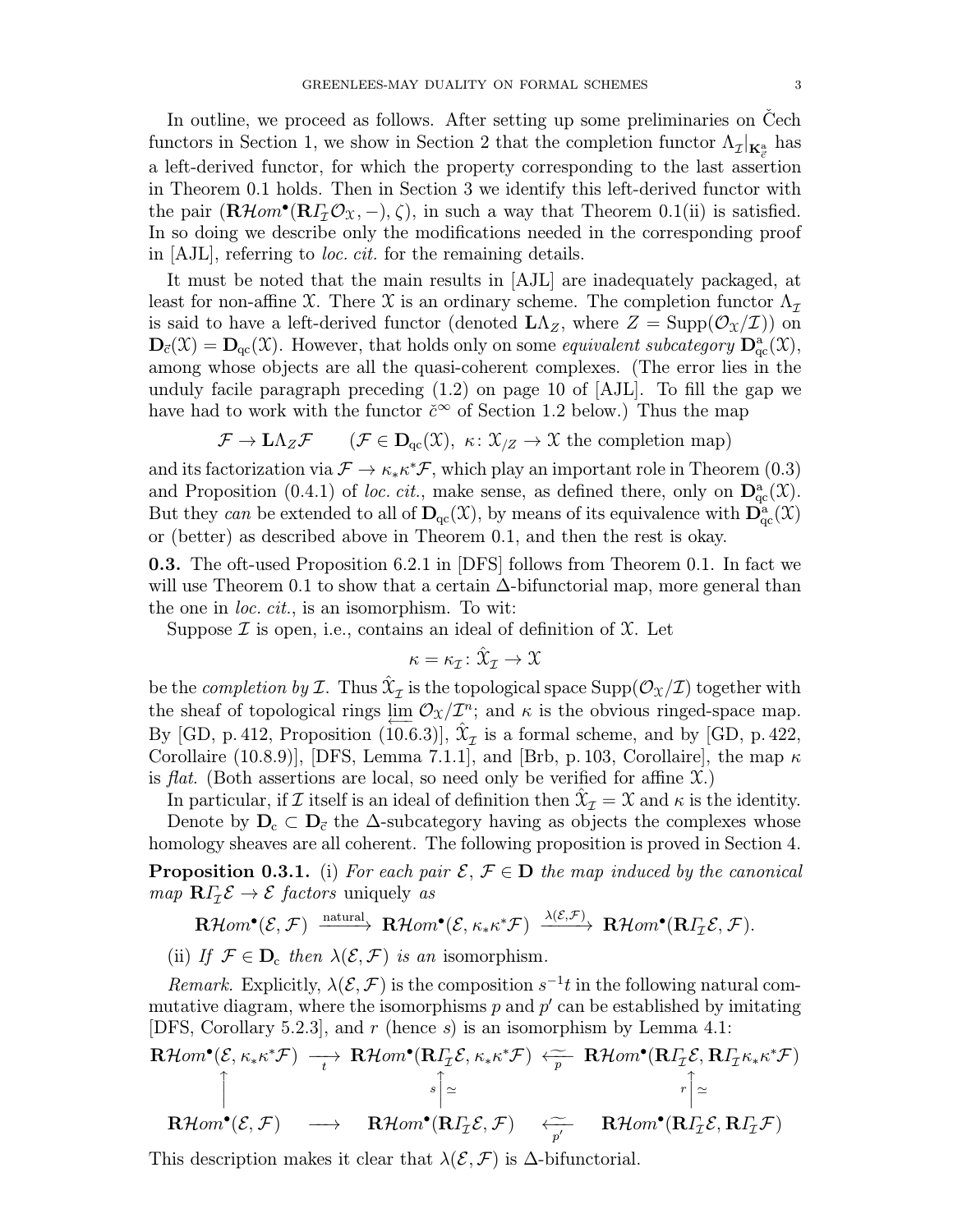## 1. PRELIMINARIES ON CECH FUNCTORS AND LEFT-DERIVABILITY

**1.1.** Let  $\mathcal{U} = (\mathcal{U}_{\alpha})_{1 \leq \alpha \leq t}$  be an open cover of the separated formal scheme X. Let  $\mathfrak{P}_t$  be the set of subsets of  $\{1, 2, \ldots, t\}$ . For  $i \in \mathfrak{P}_t$  set

$$
\mathcal{U}_i := \bigcap_{\alpha \in i} \mathcal{U}_\alpha, \quad \text{and} \quad \mathcal{O}_i := \mathcal{O}_{\mathcal{U}_i}.
$$

For  $i \supset j$  in  $\mathfrak{P}_t$  let  $\lambda_{ij} : \mathfrak{U}_i \hookrightarrow \mathfrak{U}_j$  be the inclusion. Set  $\lambda_i := \lambda_{i\phi} : \mathfrak{U}_i \hookrightarrow \mathfrak{X}$ .

A U-module is a family  $\mathcal{F} = (\mathcal{F}_i)_{i \in \mathfrak{B}_t}$  such that  $\mathcal{F}_i$  is an  $\mathcal{O}_i$ -module, together with a family of sheaf homomorphisms

$$
\varphi_{jk} \colon \lambda_{jk}^* \mathcal{F}_k \to \mathcal{F}_j \qquad (j \supset k)
$$

such that  $\varphi_{ik}$  is an  $\mathcal{O}_j$ -homomorphism,  $\varphi_{jj}$  is the identity map of  $\mathcal{F}_j$ , and whenever  $i \supset j \supset k$  we have the transitivity relation  $\varphi_{ik} = \varphi_{ij} \circ (\varphi_{jk}|_{U_i})$ , i.e.,  $\varphi_{ik}$  factors as

$$
\lambda_{ik}^* \mathcal{F}_k = \lambda_{ij}^* \lambda_{jk}^* \mathcal{F}_k \xrightarrow{\lambda_{ij}^* (\varphi_{jk})} \lambda_{ij}^* \mathcal{F}_j \xrightarrow{\varphi_{ij}} \mathcal{F}_i.
$$

We say that the *U*-module F is *quasi-coherent* (resp. flat, resp. ...) if each one of the  $\mathcal{O}_i$ -modules  $\mathcal{F}_i$  is such. So, for example,  $\mathcal{A}_{\vec{c}}(\mathcal{U})$  denotes the category of  $\mathcal{U}\text{-modules}\ \mathcal{F} \ \text{such that}\ \mathcal{F}_i\in\mathcal{A}_{\vec{c}}(\mathcal{U}_i) \ \text{for all}\ i\in\mathfrak{P}_t.$ 

The  $U$ -modules and their morphisms (defined in the obvious manner) form an abelian category  $\mathcal{A}(\mathcal{U})$  having  $\varinjlim$ 's and  $\varprojlim$ 's. For instance one checks that the  $\varinjlim$ of a direct system  $(\mathcal{F}^m, \varphi_{jk}^m)_{m \in I}$  in  $\mathcal{A}(\mathcal{U})$  is  $(\varinjlim_{m} \mathcal{F}_i^m, \varinjlim_{m} \varphi_{jk}^m)$ .

The Cech functor  $\check{C}^{\bullet}$  from the homotopy category  ${\bf K}(\mathcal{U})$  to  ${\bf K}:={\bf K}(\mathcal{X})$  is defined as follows. With

$$
|i| := (cardinality of i) - 1 \qquad (i \in \mathfrak{P}_t),
$$

set, for  $\mathcal{F} \in \mathcal{A}(\mathcal{U}),$ 

$$
\check{C}^s(\mathcal{F}) := \bigoplus_{|i|=s} \lambda_{i*} \mathcal{F}_i \text{ if } 0 \le s < t, \text{ and } 0 \text{ otherwise.}
$$

Whenever k is obtained from  $j = \{j_0 < j_1 < \cdots < j_{s+1}\}\in \mathfrak{P}_t$  by removing a single element  $j_a$ , set  $\epsilon_{jk} := (-1)^a$ ; and otherwise set  $\epsilon_{jk} := 0$ . (Thus if k is fixed then  $\epsilon_{jk} = 0$  for all but finitely many j.) We specify the differential  $\delta^s\colon \check{C}^s(\mathcal{F}) \to \check{C}^{s+1}(\mathcal{F})$  by requiring its restriction to  $\lambda_{k*}\mathcal{F}_k$  ( $|k|=s$ ) to be the natural composition

$$
\lambda_{k*} \mathcal{F}_k \longrightarrow \lambda_{k*} \lambda_{jk*} \lambda_{jk}^* \mathcal{F}_k = \lambda_{j*} \lambda_{jk}^* \mathcal{F}_k \xrightarrow{\oplus \lambda_{j*} (\epsilon_{jk} \varphi_{jk})} \bigoplus_{|j|=s+1} \lambda_{j*} \mathcal{F}_j.
$$

Then  $\delta^{s+1} \circ \delta^s = 0$  for all s, and so we get a functor  $\check{C}^{\bullet}$  from U-modules to  $\mathcal{O}_{\mathfrak{X}}$ complexes. Next, for a complex  $\mathcal{F}^{\bullet} \in \mathbf{K}(\mathcal{U}), \check{C}^{\bullet}(\mathcal{F}^{\bullet})$  is defined to be the total complex associated to the double complex  $\check{C}^p(\mathcal{F}^q)$ :

$$
\check{C}^s(\mathcal{F}^\bullet):=\oplus_{p+q=s}\check{C}^p(\mathcal{F}^q),
$$

and the differential  $\check{C}^s(\mathcal{F}^{\bullet}) \to \check{C}^{s+1}(\mathcal{F}^{\bullet})$  restricts on  $\check{C}^p(\mathcal{F}^q)$  to

$$
(\check{C}^p(d^q) \oplus (-1)^q \check{d}^p) \colon \check{C}^p(\mathcal{F}^q) \longrightarrow (\check{C}^p(\mathcal{F}^{q+1}) \oplus \check{C}^{p+1}(\mathcal{F}^q))
$$

where  $d^q$  (resp.  $\check{d}^p$ ) is the differential in the complex  $\mathcal{F}^{\bullet}$  (resp.  $\check{C}^{\bullet}(\mathcal{F}^q)$ ). One checks that  $\check{C}^{\bullet}$  commutes with translation and with forming mapping cones, so that  $\check{C}^{\bullet}$  can (and will) be regarded as a  $\Delta$ -functor from  ${\bf K}(\mathcal{U})$  to **K**.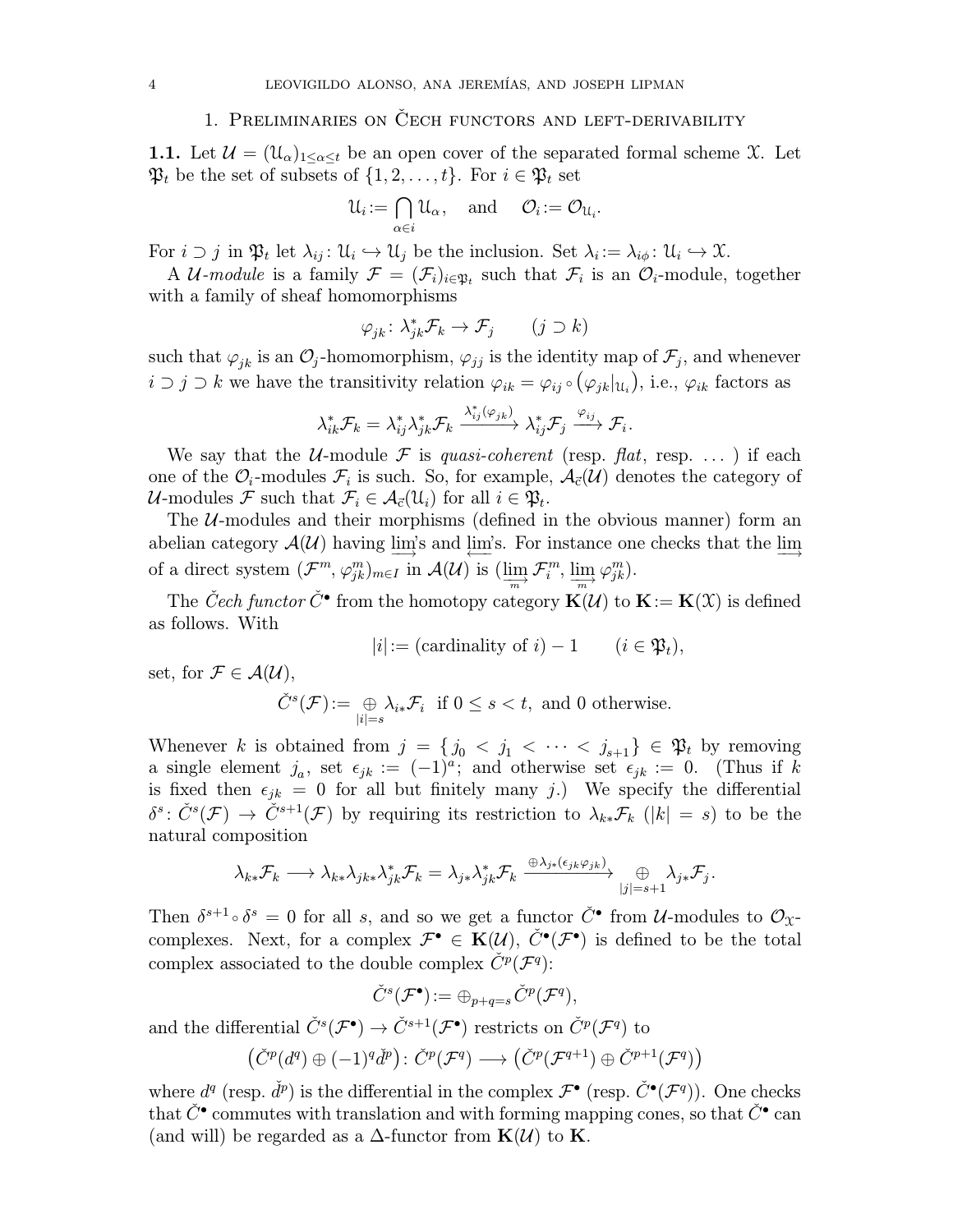For instance, if M is an  $\mathcal{O}_{\mathfrak{X}}$ -module and  $\mathcal{M}^*$  is the "pulled-back" U-module such that  $\mathcal{M}_i^* := \lambda_i^* \mathcal{M}$  and  $\varphi_{jk}$  is the identity map of  $\mathcal{M}_j^* = \lambda_{jk}^* \mathcal{M}_k^*$  for all  $j \supset k$ , then  $\check{C}^{\bullet}(\mathcal{M}^*)$  is the usual  $\mathcal{U}\text{-}\check{\mathrm{C}}$ ech resolution of  $\mathcal{M}$  [Gdm, p. 206, Théorème 5.2.1]. More generally, composing  $\check{C}^{\bullet}$  with the pullback functor  $\mathbf{K} \to \mathbf{K}(\mathcal{U})$  gives the functor

$$
\check{c}=\check{c}_{\mathcal{U}}\colon\mathbf{K}\to\mathbf{K}
$$

sending each  $\mathcal{O}_{\mathfrak{X}}$ -complex  $\mathcal E$  to its  $\mathcal U$ -Čech resolution  $\check{c}\mathcal{E}$ .

**1.2.** There is a functorial quasi-isomorphism  $\chi_{\mathcal{E}} : \mathcal{E} \to \check{c} \mathcal{E}$  ( $\mathcal{E} \in \mathbf{K}$ ), giving rise to an inductive system of functors  $(\chi_{\check{c}^m}: \check{c}^m \to \check{c}^{m+1})_{m>0}$ . Set

$$
\check{c}^{\infty} := \varinjlim_{m} \check{c}^m.
$$

There is then a functorial quasi-isomorphism

$$
\chi_{\mathcal{E}}^{\infty} \colon \mathcal{E} \to \check{c}^{\infty} \mathcal{E} \qquad (\mathcal{E} \in \mathbf{K}).
$$

Since X is noetherian, the functor  $\check{c}^\infty$  commutes with lim, and hence is *idempotent*—  $\chi_{\tilde{c}^{\infty}\mathcal{E}}^{\infty} : \tilde{c}^{\infty}\mathcal{E} \to \tilde{c}^{\infty}\tilde{c}^{\infty}\mathcal{E}$  is an isomorphism of complexes for all  $\mathcal{E}$ .

**Lemma 1.2.1.**  $\Lambda_{\mathcal{I}}(\chi_{\mathcal{E}}^{\infty})$  is a quasi-isomorphism. In other words,  $q(\Lambda_{\mathcal{I}}(\chi_{\mathcal{E}}^{\infty}))$  is a D-isomorphism.

Proof. The question is readily seen to be local; and over any member U of the open covering  $\mathcal{U}, \chi_{\mathcal{E}}^{\infty}$  is, by the following Corollary 1.2.3, a *homotopy isomorphism*, whence so is  $\Lambda_{\mathcal{I}}(\chi_{\mathcal{E}}^{\infty})$ . (Observe that  $(\check{c}\mathcal{E})|_{\mathcal{U}}$  is the Cech resolution of  $\mathcal{E}|_{\mathcal{U}}$  with respect to the cover  $(\mathcal{U} \cap \mathcal{U}_{\alpha})_{1 \leq \alpha \leq t}$  of  $\mathcal{U}$ , a cover of which  $\mathcal{U}$  itself is a member).  $\Box$ 

**Lemma 1.2.2.** Let  $\mathcal{U} = (\mathcal{U}_1, \mathcal{U}_2, \dots, \mathcal{U}_t)$  be an open cover of  $\mathcal{X}$ , with  $\mathcal{U}_1 = \mathcal{X}$ . Then for any  $\mathcal{O}_\mathfrak{X}$ -complex  $\mathcal{E}$ , the natural map  $\chi = \chi_{\mathcal{E}} \colon \mathcal{E} \to \check{c} \mathcal{E}$  has a left inverse whose kernel is homotopically trivial (i.e., its identity map is homotopic to  $0$ ).

*Proof.* Let  $\mathcal{E}^*$  be the pullback of  $\mathcal{E}$  to a  $\mathcal{U}$ -complex, so that  $\check{c}\mathcal{E} = \check{C}^{\bullet}\mathcal{E}^*$ . Then

 $\check{C}_0^{\bullet}\mathcal E^*\!:=\mathcal E\oplus\lambda_{2*}\lambda_2^*\mathcal E\oplus\cdots\oplus\lambda_{t*}\lambda_t^*\mathcal E\cong\check{C}^{\bullet}\mathcal E^*/\check{C}_{>0}^{\bullet}\mathcal E^*$ 

where  $\check{C}^{\bullet}_{>0}\mathcal{E}^*$  is the total complex associated to the double complex  $\check{C}^p(\mathcal{E}^{*q})_{p>0;\,q\in\mathbb{Z}}$ . Composing the natural map  $\check{C}^{\bullet}\mathcal{E}^* \to \check{C}_0^{\bullet}\mathcal{E}^*$  and the projection  $\check{C}_0^{\bullet}\mathcal{E}^* \to \mathcal{E}$  we get a left inverse  $\pi = \pi_{\mathcal{E}}$  of  $\chi$ .

Furthermore,  $\pi$  is a right *homotopy* inverse of  $\chi$ . Indeed, if  $h: \check{c}\mathcal{E} \to \check{c}\mathcal{E}[-1]$  is the map of graded sheaves defined on the summand  $\lambda_{i*}\lambda_i^* \mathcal{E}^p$   $(i \in \mathfrak{P}_t, p \in \mathbb{Z})$  by:

if  $1 \in i$ , and  $i' := i - \{1\}$ , then the restriction of h to  $\lambda_{i*} \lambda_i^* \mathcal{E}^p$  is

$$
\lambda_{i\ast}\lambda_{i}^{\ast}\mathcal{E}^{p}\xrightarrow{(-1)^{p}}\lambda_{i\ast}\lambda_{i}^{\ast}\mathcal{E}^{p}=\lambda_{i'\ast}\lambda_{i'}^{\ast}\mathcal{E}^{p},
$$

and otherwise the restriction is 0,

then one calculates, with d the differential in  $\check{c}\mathcal{E}$ , that  $hd + dh = 1 - \chi \pi$ .

As  $\pi \chi$  is the identity map of  $\mathcal{E}$ , we have a functorial direct-sum decomposition

(1.2.2.1) cˇE = E ⊕ cˇ<sup>0</sup> E

where  $\check{c}_0 \mathcal{E}$  is the kernel of  $\pi_{\mathcal{E}}$ . If  $\nu: \check{c}_0 \mathcal{E} \hookrightarrow \check{c} \mathcal{E}$  is the inclusion, then in **K**,

$$
\nu=(\chi\pi)\circ\nu=\chi\circ(\pi\nu)=0,
$$

and since  $\nu$  has a left inverse therefore  $\check{c}_0 \mathcal{E}$  is homotopically trivial.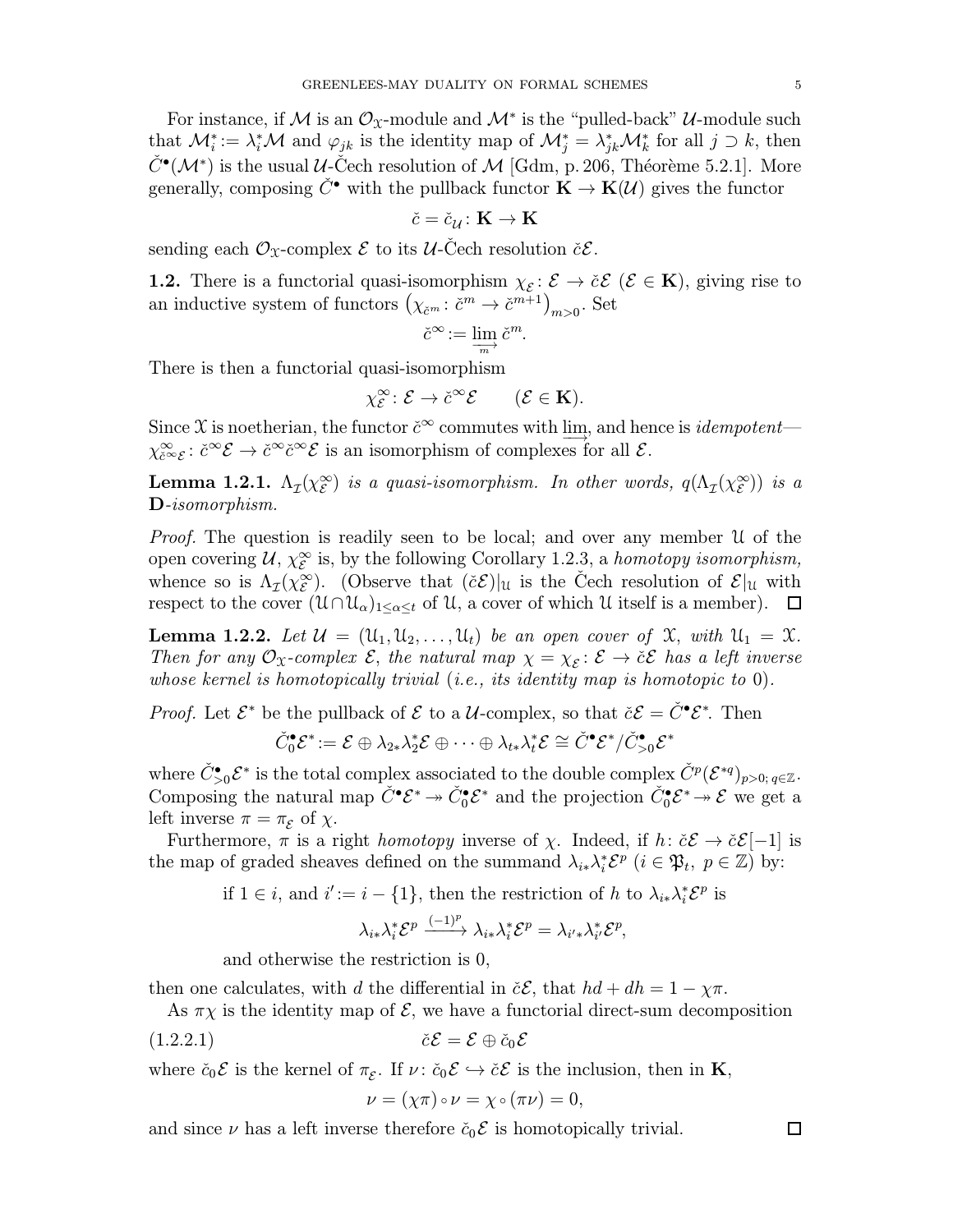**Corollary 1.2.3.** With U as in Lemma 1.2.2 the natural map of complexes

$$
\chi_{\mathcal{E}}^{\infty}\colon \mathcal{E}\to \check{c}^{\infty}\mathcal{E}:=\varinjlim_{m}\check{c}^{m}\mathcal{E}
$$

has a left inverse whose kernel is homotopically trivial.

Proof. From (1.2.2.1) we deduce via induction that

$$
\check{c}^{\infty} \mathcal{E} \cong \mathcal{E} \oplus \bigoplus_{m=0}^{\infty} \check{c}_0(\check{c}^m \mathcal{E}).
$$

Then we need only note that any direct sum of homotopically trivial complexes is homotopically trivial.  $\Box$ 

**1.3.** The category  $\mathbf{K}_{\vec{c}}^{\text{a}}$  in Theorem 0.1 satisfies  $\check{c}^{\infty} \mathbf{K}_{\vec{c}}^{\text{a}} \subset \mathbf{K}_{\vec{c}}^{\text{a}}$  (Corollary 2.2.5).

Let  $\check{K}^{\underline{a}}_{\vec{c}}$  be the essential image of  $\check{c}^{\infty}|_{K^{\underline{a}}_{\vec{c}}},$  i.e., the full subcategory of  $K^{\underline{a}}_{\vec{c}}$  whose objects are those complexes which are isomorphic to one of the form  $\check{c}^{\infty} \mathcal{E}$   $(\mathcal{E} \in \mathbf{K}_{\vec{c}}^{a})$ . Then  $\check{\mathbf{K}}^{\text{a}}_{\vec{c}}$  is a  $\Delta$ -subcategory of  $\mathbf{K}_{\vec{c}}$ . For if T is a  $\mathbf{K}_{\vec{c}}$ -triangle, with summit  $\mathcal{E}$ , whose base is a map  $\mathcal{E}_1 \to \mathcal{E}_2$  with  $\mathcal{E}_i \in \check{K}_{\vec{c}}^{\alpha}$ , then  $\mathcal{E} \in K_{\vec{c}}^{\alpha}$  (Remark 2.1.1(4)); and considering the map of triangles  $\chi_T^{\infty} : T \to \check{c}^{\infty}T$  in light of the idempotence of  $\chi_{\mathcal{E}_i}^{\infty}$ (see §1.2), we find that  $\chi_{\mathcal{E}}^{\infty}$  is a **K**-isomorphism, whence  $\mathcal{E} \cong \check{c}^{\infty} \mathcal{E} \in \check{K}_{\vec{c}}^{a}$ .

The functorial quasi-isomorphism  $\chi^{\infty}$ : 1  $\to \check{c}^{\infty}$  shows that the additive functor  $\check{c}^{\infty}$ :  $\mathbf{K}_{\vec{c}}^{a} \to \check{\mathbf{K}}_{\vec{c}}^{a}$  takes quasi-isomorphisms to quasi-isomorphisms, so induces a  $\Delta$ -functor  $\rho: \mathbf{D}_{\vec{c}}^{\mathbf{a}} \to \mathbf{D}_{\vec{c}}^{\mathbf{a}}$  between the corresponding derived categories. Let  $j: \check{D}^a_{\vec{c}} \to D^a_{\vec{c}}$  be the natural  $\Delta$ -functor. Then  $\chi^{\infty}$  induces a functorial isomorphism from the identity of  $\mathbf{D}_{\vec{c}}^{\mathbf{a}}$  to  $j\rho$ , and from the identity of  $\check{\mathbf{D}}_{\vec{c}}^{\mathbf{a}}$  to  $\rho j$  (see [Hrt, p. 33, Proposition 3.4), so that  $\rho$  and j are quasi-inverse equivalences of  $\Delta$ -categories.

We have then the natural commutative diagram of functorial maps:

(1.3.1)  
\n
$$
\begin{array}{ccc}\n\check{\mathbf{D}}_{\vec{c}}^{\mathbf{a}} & \xrightarrow{\mathbf{j}} & \mathbf{D}_{\vec{c}}^{\mathbf{a}} & \xrightarrow{\rho} & \check{\mathbf{D}}_{\vec{c}}^{\mathbf{a}} \\
\downarrow{\uparrow} & & \uparrow{\downarrow}^{q} & \uparrow{\downarrow}^{q} \\
\check{\mathbf{K}}_{\vec{c}}^{\mathbf{a}} & \xrightarrow{j} & \mathbf{K}_{\vec{c}}^{\mathbf{a}} & \xrightarrow{j} & \check{\mathbf{K}}_{\vec{c}}^{\mathbf{a}}\n\end{array}
$$

**1.3.2.** In the next section, we will identify a  $\Delta$ -subcategory  $\check{\mathbf{L}}^{\mathbf{a}}_{\vec{c}} \subset \check{\mathbf{K}}^{\mathbf{a}}_{\vec{c}}$  such that:

(a) for every exact complex  $\mathcal P$  in  $\check{\mathbf L}_{\vec c}^{\mathbf a}$ , the complex  $\Lambda_{\mathcal I}\mathcal P$  is exact (Lemma 2.1.2),

(b) every complex  $\mathcal{E}$  in  $\check{\mathbf{K}}^{\text{a}}_{\vec{c}}$  is the target of a quasi-isomorphism with source in  $\check{\mathbf{L}}^{\text{a}}_{\vec{c}}$ (Proposition 2.1.3), and

(c) if  $\mathcal E$  is a K-flat  $\mathcal A_{\vec c}$ -complex then  $\check{c}^\infty \mathcal E \in \check{\mathbf L}^{\mathsf a}_{\vec c}$  (Corollary 2.3.5).

From (a) and (b) it follows that  $\check{\Lambda} := \Lambda_{\mathcal{I}}|_{\check{\mathbf{K}}^{\mathbf{a}}_{\mathcal{I}}}$  has a left-derived functor  $\mathbf{L}\check{\Lambda} : \check{\mathbf{D}}^{\mathbf{a}}_{\mathcal{C}} \to \mathbf{D}$ such that the canonical map  $\tilde{\mathbf{L}} \tilde{\Lambda} \mathcal{E} \to q \tilde{\Lambda} \tilde{\mathcal{E}}$  is an isomorphism for all  $\mathcal{E} \in \tilde{\mathbf{L}}_{\tilde{\mathcal{C}}}^{a}$  [Hrt, p. 53, Theorem 5.1. In view of (c), the following formal lemma shows then<sup>2</sup> that  $\Lambda:=\Lambda_\mathcal{I}|_{\mathbf{K}^\mathtt{a}_\mathcal{C}}$  has a left-derived functor  $\mathbf{L}\Lambda\colon\mathbf{D}^\mathtt{a}_\mathcal{C}\to \mathbf{D}$  such that the canonical map  $L\Lambda\mathcal{F} \to q\Lambda\mathcal{F}$  is an isomorphism for every K-flat  $\mathcal{A}_{\vec{c}}$ -complex  $\mathcal{F}$ , thereby completing the first main step in the proof of Theorem 0.1.

<sup>&</sup>lt;sup>2</sup>This point was overlooked in [AJL] (p. 10, just before  $\S1.2$ ). The resulting deficiency can be corrected by the arguments in this paper, which apply *mutatis mutandis* to any separated quasi-compact scheme.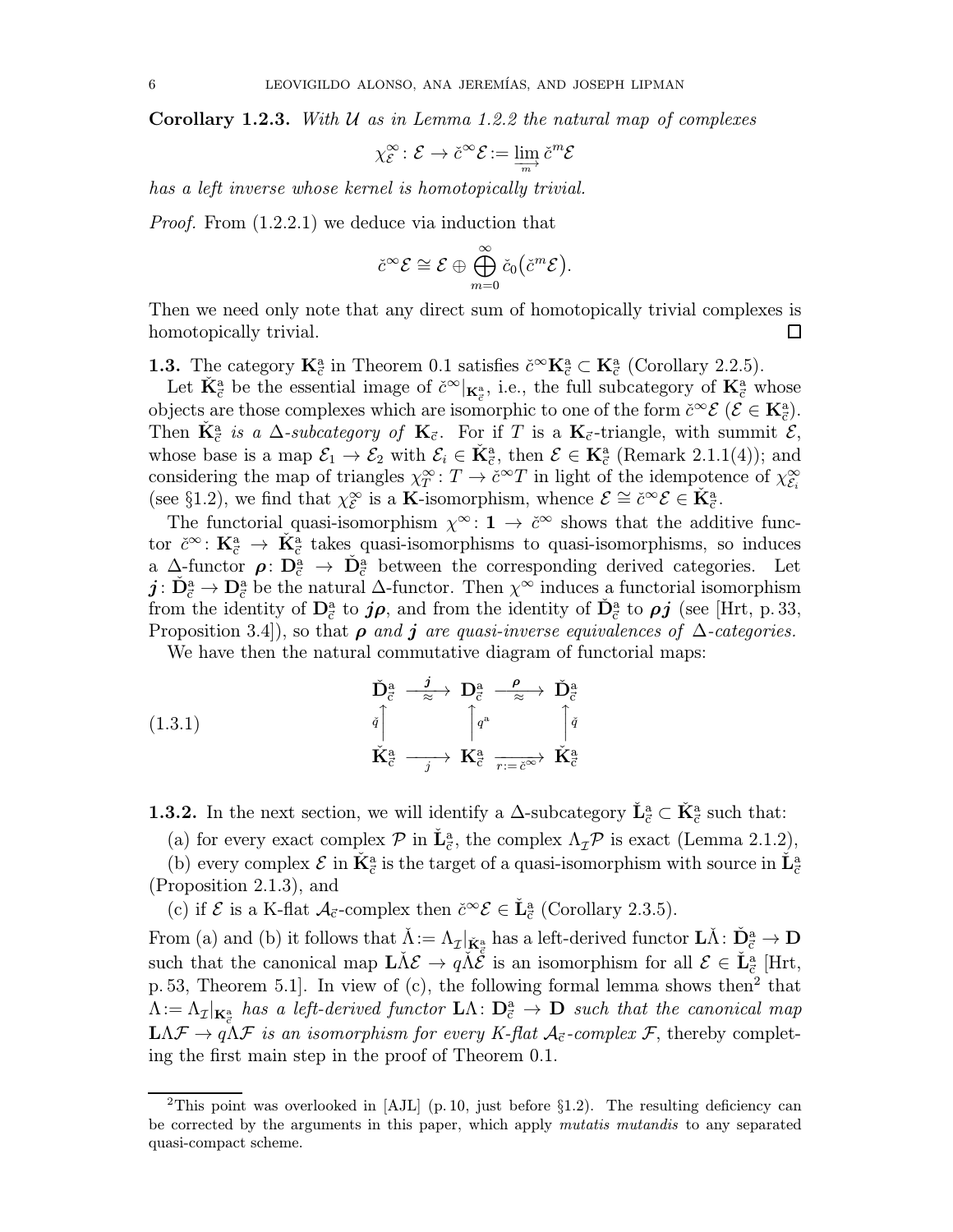**Lemma 1.3.3.** With reference to diagram (1.3.1), if the restriction  $\tilde{\Lambda} := \Lambda_{\mathcal{I}}|_{\tilde{\mathbf{K}}^{\mathbb{R}}_{\tilde{\sigma}}}$ has a left-derived functor  $(L\check{\Lambda}, \check{\xi})$  then the functor  $(L\check{\Lambda})\rho \colon D^{\mathbf{a}}_{\vec{\mathcal{C}}} \to \mathbf{D}$  together with the  $\Delta$ -functorial map

$$
\xi\colon (\mathbf{L}\check{\Lambda})\boldsymbol{\rho}q^{\mathbf{a}} = (\mathbf{L}\check{\Lambda})\check{q}r \stackrel{\check{\xi}}{\longrightarrow} q\check{\Lambda}r \xrightarrow[(1.2.1)]{q(\Lambda_{\mathcal{I}}(\chi^{\infty}))^{-1}} q\Lambda_{\mathcal{I}}|_{\mathbf{K}_{\vec{c}}^{\mathbf{a}}}
$$

is a left-derived functor of  $\Lambda_{\mathcal{I}}|_{\mathbf{K}_{\vec{c}}^{\mathbf{a}}}$ .

*Proof.* The assertion is that for any  $\Delta$ -functor  $S: D^a_{\vec{c}} \to D$ , with "Hom" denoting the group of morphisms of  $\Delta$ -functors, and with  $\Lambda := \Lambda_{\mathcal{I}}|_{\mathbf{K}^{\mathbf{a}}_{\mathcal{C}}},$  the composed map

$$
\alpha\colon \text{Hom}(S, (\mathbf{L}\check{\Lambda})\boldsymbol{\rho}) \xrightarrow{\text{natural}} \text{Hom}(Sq^{\mathbf{a}}, (\mathbf{L}\check{\Lambda})\boldsymbol{\rho}q^{\mathbf{a}}) \xrightarrow{\text{via }\xi} \text{Hom}(Sq^{\mathbf{a}}, q\Lambda)
$$

is bijective.

In fact,  $(L\Lambda, \xi)$  being a left-derived functor of  $\Lambda$ , the composition

$$
\gamma\colon \mathrm{Hom}(S\boldsymbol{j},\mathbf{L}\check{\Lambda})\xrightarrow{\text{natural}} \mathrm{Hom}(S\boldsymbol{j}\check{q},(\mathbf{L}\check{\Lambda})\check{q})\xrightarrow{\text{via }\check{\xi}} \mathrm{Hom}(S\boldsymbol{j}\check{q},q\check{\Lambda})
$$

is bijective; and we show now that the following natural composition, denoted  $\beta$ , is an inverse of  $\alpha$ :

$$
Hom(Sq^a, q\Lambda) \longrightarrow Hom(Sq^aj, q\Lambda j)
$$
  
=\t $Hom(S\boldsymbol{j}\check{q}, q\check{\Lambda})$   
 $\xrightarrow[\gamma^{-1}]{\sim} Hom(S\boldsymbol{j}, L\check{\Lambda}) \xrightarrow{\sim} Hom(S, (L\check{\Lambda})\rho).$ 

(The last isomorphism reflects the fact that j and  $\rho$  are quasi-inverse equivalences.)

First, we claim,  $\beta \alpha =$  identity, i.e., the following natural diagram commutes:

$$
\text{Hom}(S, (\mathbf{L}\check{\Lambda})\boldsymbol{\rho}) \xrightarrow{\alpha} \text{Hom}(Sq^{\mathbf{a}}, q\Lambda) \longrightarrow \text{Hom}(Sq^{\mathbf{a}}j, q\Lambda j)
$$
\n
$$
\simeq \begin{vmatrix}\n\vdots & \vdots & \vdots \\
\downarrow & & \downarrow \\
\downarrow & & & \downarrow \\
\downarrow & & & \downarrow \\
\downarrow & & & \downarrow \\
\downarrow & & & \downarrow \\
\downarrow & & & \downarrow \\
\downarrow & & & \downarrow \\
\downarrow & & & \downarrow \\
\downarrow & & & \downarrow \\
\downarrow & & & \downarrow \\
\downarrow & & & \downarrow \\
\downarrow & & & \downarrow \\
\downarrow & & & \downarrow \\
\downarrow & & & \downarrow \\
\downarrow & & & \downarrow \\
\downarrow & & & \downarrow \\
\downarrow & & & \downarrow \\
\downarrow & & & \downarrow \\
\downarrow & & & \downarrow \\
\downarrow & & & \downarrow \\
\downarrow & & & \downarrow \\
\downarrow & & & \downarrow \\
\downarrow & & & \downarrow \\
\downarrow & & & \downarrow \\
\downarrow & & & \downarrow \\
\downarrow & & & \downarrow \\
\downarrow & & & \downarrow \\
\downarrow & & & \downarrow \\
\downarrow & & & \downarrow \\
\downarrow & & & \downarrow \\
\downarrow & & & \downarrow \\
\downarrow & & & \downarrow \\
\downarrow & & & \downarrow \\
\downarrow & & & \downarrow \\
\downarrow & & & \downarrow \\
\downarrow & & & \downarrow \\
\downarrow & & & \downarrow \\
\downarrow & & & \downarrow \\
\downarrow & & & \downarrow \\
\downarrow & & & \downarrow \\
\downarrow & & & \downarrow \\
\downarrow & & & \downarrow \\
\downarrow & & & \downarrow \\
\downarrow & & & \downarrow \\
\downarrow & & & \downarrow \\
\downarrow & & & \downarrow \\
\downarrow & & & \downarrow \\
\downarrow & & & \downarrow \\
\downarrow & & & \downarrow \\
\downarrow & & & \downarrow \\
\downarrow & & & \downarrow \\
\downarrow & & & \downarrow \\
\downarrow & & & \downarrow \\
\downarrow & & & \downarrow \\
\downarrow & & & \downarrow \\
\downarrow & & & \downarrow \\
\downarrow & & & \downarrow \\
\downarrow & & & \downarrow \\
\downarrow & & & \downarrow \\
\downarrow & & & \downarrow \\
\downarrow & & & \downarrow \\
\downarrow & & & \downarrow \\
\downarrow & & & \downarrow \\
\downarrow & & & \downarrow \\
\downarrow & & & \downarrow \\
\downarrow & & & \downarrow \\
\down
$$

Indeed, going from the top left corner to the bottom right corner either clockwise or counterclockwise has the same effect on any  $\rho \in \text{Hom}(S, (\mathbf{L}\Lambda)\rho)$ , as can be verified in a mechanical way with the aid of the commutative diagram:

$$
Sq^{aj} \xrightarrow{\text{via } \varrho} (\mathbf{L}\check{\Lambda}) \rho q^{aj} \longrightarrow (\mathbf{L}\check{\Lambda}) \check{q} r j \xrightarrow{\text{via } \check{\xi}} q \check{\Lambda} r j
$$
  

$$
\parallel \qquad \qquad \parallel \qquad \qquad \check{q} (\chi^{\infty})^{-1} \downarrow \qquad \qquad \downarrow q \check{\Lambda} (\chi^{\infty})^{-1}
$$
  

$$
S\mathbf{j} \check{q} \xrightarrow{\text{via } \varrho} (\mathbf{L}\check{\Lambda}) \rho \mathbf{j} \check{q} \longrightarrow (\mathbf{L}\check{\Lambda}) \check{q} \xrightarrow{\text{via } \check{\xi}} q \check{\Lambda}
$$

To see now that  $\beta$  and  $\alpha$  are inverse to each other we need only check that  $\beta$  is injective. But this injectivity clearly follows from the fact that any functorial map  $\varepsilon: S' \to q\Lambda$  which vanishes on  $\check{K}^{\check{a}}_{\vec{c}}$  must itself vanish, a fact resulting from the commutative diagram (where  $q\Lambda(\chi_{\mathcal{E}}^{\infty})$  is an isomorphism, see Lemma 1.2.1):

$$
S'\mathcal{E} \xrightarrow{\varepsilon(\mathcal{E})} q\Lambda \mathcal{E}
$$
  
\n
$$
S'(x_{\mathcal{E}}^{\infty}) \Big|_{\varepsilon(r\mathcal{E})=0} \simeq \left| q\Lambda(x_{\mathcal{E}}^{\infty}) \right| \qquad (\mathcal{E} \in \mathbf{K}_{\mathcal{E}}^{a}).
$$
  
\n
$$
S'r\mathcal{E} \xrightarrow{\varepsilon(r\mathcal{E})=0} q\Lambda r\mathcal{E} \qquad \qquad \Box
$$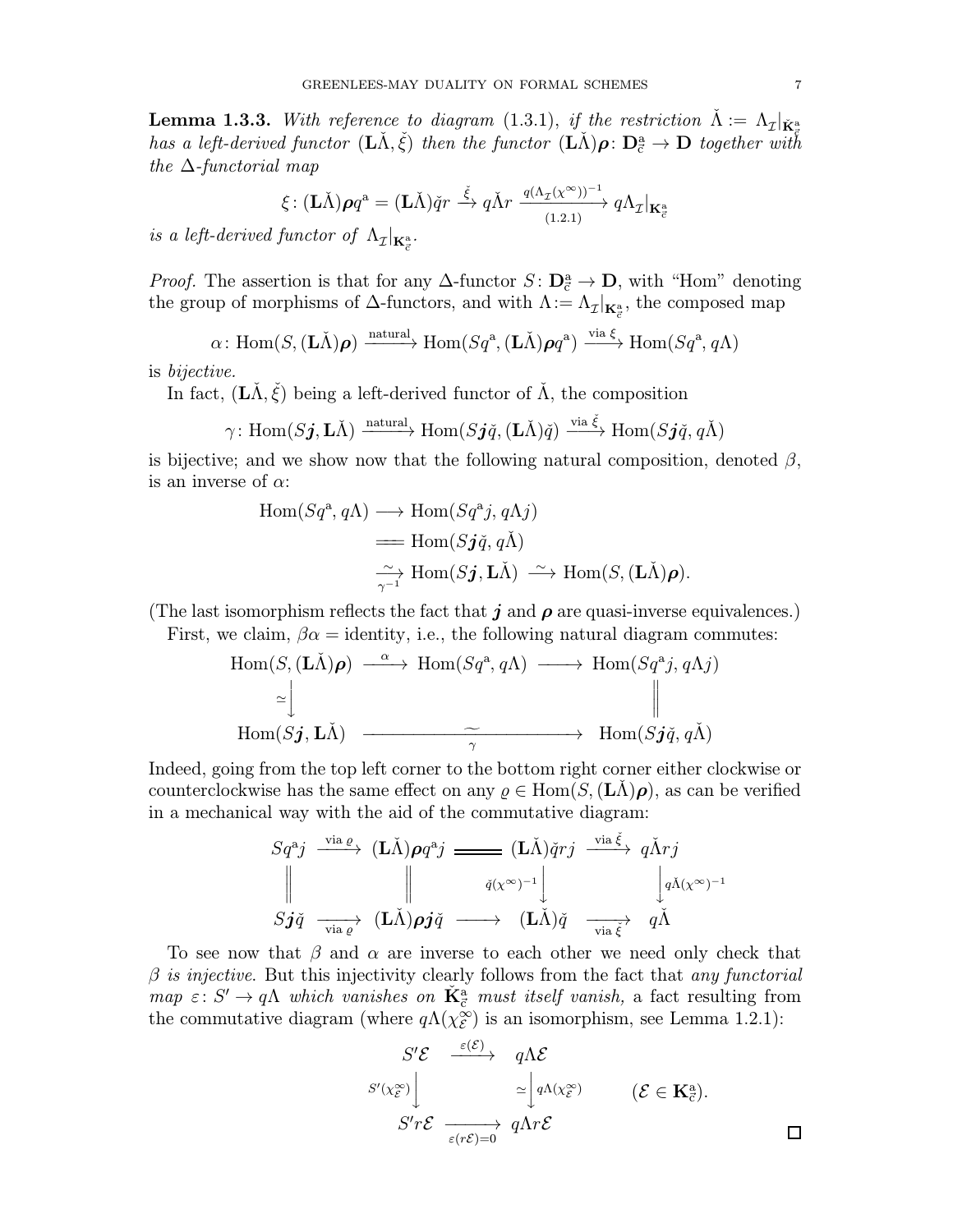### 2. Affine-acyclicity

The purpose of this section is to establish that  $\Lambda_{\mathcal{I}}|_{\mathbf{K}_{\mathcal{I}}^{\mathbf{a}}}$  has a left-derived functor, by showing that the full subcategory  $\check{\mathbf{L}}_{\vec{c}}^{\mathbf{a}} \subset \check{\mathbf{K}}_{\vec{c}}^{\mathbf{a}}$  whose objects are the K-flat, locally  $\mathcal{I}$ -acyclic complexes in  $\check{\mathbf{K}}^{\text{a}}_{\vec{c}}$  (Definition 2.1) is a  $\Delta$ -subcategory (Remark 2.1.1(4)) satisfying the conditions in Section 1.3.2.

Notation remains as before. Denote by  $q: K(\mathfrak{Ab}) \to D(\mathfrak{Ab})$  the natural functor from the homotopy category of complexes of abelian groups to its derived category.

**Definition 2.1.** An  $\mathcal{O}_X$ -complex  $\mathcal{E}$  is affine-acyclic if for each affine open  $\mathcal{U} \subset \mathcal{X}$ the natural map is a  $D(\mathfrak{Ab})$ -isomorphism

$$
\mathfrak{q}\Gamma(\mathfrak{U},\mathcal{E})\,\stackrel{\sim}{\longrightarrow}\,\mathbf{R}\Gamma(\mathfrak{U},\mathcal{E}).
$$

 $\mathcal E$  is affine-*L*-acyclic if for all  $n > 0$ ,  $\mathcal E_n := \mathcal E/\mathcal I^n\mathcal E$  is affine-acyclic and for any affine open  $\mathcal{U} \subset \mathcal{X}$  the natural map is a surjection

$$
\Gamma(\mathfrak{U},\mathcal{E}_n)\twoheadrightarrow \Gamma(\mathfrak{U},\mathcal{E}_{n-1}).
$$

 $\mathcal E$  is locally *I*-acyclic if X has an open cover  $\mathcal U = (\mathfrak{U}_{\alpha})$  such that the restriction  $\mathcal{E}|_{\mathfrak{U}_{\alpha}}$  is an affine- $\mathcal{I}|_{\mathfrak{U}_{\alpha}}$ -acyclic  $\mathcal{O}_{\mathfrak{U}_{\alpha}}$ -complex for every  $\alpha$ .

**Remarks 2.1.1.** (1) Affine-acyclicity is affine-*I*-acyclicity for  $\mathcal{I} = (0)$ .

(2) If  $\mathcal E$  and  $\mathcal F$  are K-isomorphic complexes and  $\mathcal E$  is affine-acyclic then so is  $\mathcal F$ . (3) An  $\mathcal{O}_{\mathfrak{X}}$ -module  $\mathcal{E}$  (considered as an  $\mathcal{O}_{\mathfrak{X}}$ -complex concentrated in degree 0) is affine-acyclic iff for each affine open  $\mathcal{U} \subset \mathcal{X}$ ,  $H^i(\mathcal{U}, \mathcal{E}) = 0$  for all  $i > 0$ . In particular, any flasque  $\mathcal{O}_{\mathfrak{X}}$ -module is affine-acyclic.

(4) The cone  $\mathcal{C}_u$  of any map  $u: \mathcal{E} \to \mathcal{E}'$  of locally *I*-acyclic complexes is itself locally *L*-acyclic—an appropriate cover consisting of all intersections  $\mathcal{U}_{\alpha} \cap \mathcal{U}'_{\beta}$  where  $(\mathcal{U}_{\alpha})$  (resp.  $(\mathcal{U}'_{\beta})$ ) is a cover over which  $\mathcal E$  (resp.  $\mathcal E'$ ) is affine-*I*-acyclic.

(*Proof.* Let  $u_n: \mathcal{E}_n \to \mathcal{E}'_n$  be the map induced by u, and consider the map of  $\mathbf{D}(\mathfrak{Ab})$ -triangles obtained by applying  $\mathfrak{q}\Gamma(\mathfrak{U},-) \to \mathbf{R}\Gamma(\mathfrak{U},-)$  ( $\mathfrak{U} \subset \mathfrak{U}_{\alpha} \cap \mathfrak{U}'_{\beta}$ ) to the standard K-triangle  $\mathcal{E}_n \stackrel{u_n}{\longrightarrow} \mathcal{E}'_n \stackrel{\sim}{\longrightarrow} \mathcal{C}_u/\mathcal{I}^n \mathcal{C}_u \rightarrow \mathcal{E}_n[1], \ldots)$ 

Hence if  $\mathbf{K}_0$  is a  $\Delta$ -subcategory of  $\mathbf{K}$ , then the full subcategory of locally *I*-acyclic complexes in  $\mathbf{K}_0$  is also a  $\Delta$ -subcategory of **K**.

Similarly, the full subcategory  $\mathbf{K}_0^a \subset \mathbf{K}_0$  whose objects are the affine-acyclic complexes is a  $\Delta$ -subcategory of **K**. For example, as was noted in the Introduction, the inclusion  $\mathbf{K}_{\vec{c}}^{\text{a}} \hookrightarrow \mathbf{K}_{\vec{c}}$  induces an equivalence of derived categories  $\mathbf{D}_{\vec{c}}^{\text{a}} \geqslant \mathbf{D}_{\vec{c}}$ .

# **Lemma 2.1.2.** If  $\mathcal E$  is an exact K-flat locally *I*-acyclic complex then  $\Lambda_{\mathcal I} \mathcal E$  is exact.

*Proof.* Since  $\mathcal E$  is K-flat the complexes  $\mathcal E_n := \mathcal E/\mathcal I^n\mathcal E$   $(n \geq 0)$  are all exact ([Spn, p.140, Proposition 5.7]), and being affine-acyclic, remain exact after application of any functor  $\Gamma(\mathfrak{U},-)$  with U an affine open subset of any  $\mathfrak{U}_{\alpha}$  as in Definition 2.1. Moreover, the natural maps  $\Gamma(\mathfrak{U}, \mathcal{E}_n) \to \Gamma(\mathfrak{U}, \mathcal{E}_{n-1})$  are surjections. So by [EGA, p.66, (13.2.3)], the complex

$$
\Gamma(\mathcal{U},\Lambda\mathcal{E})=\varprojlim_n\,\Gamma(\mathcal{U},\mathcal{E}_n)
$$

is exact for any such U, whence the assertion.

This takes care of condition (a) in Section 1.3.2. Condition (b) is given by the following proposition.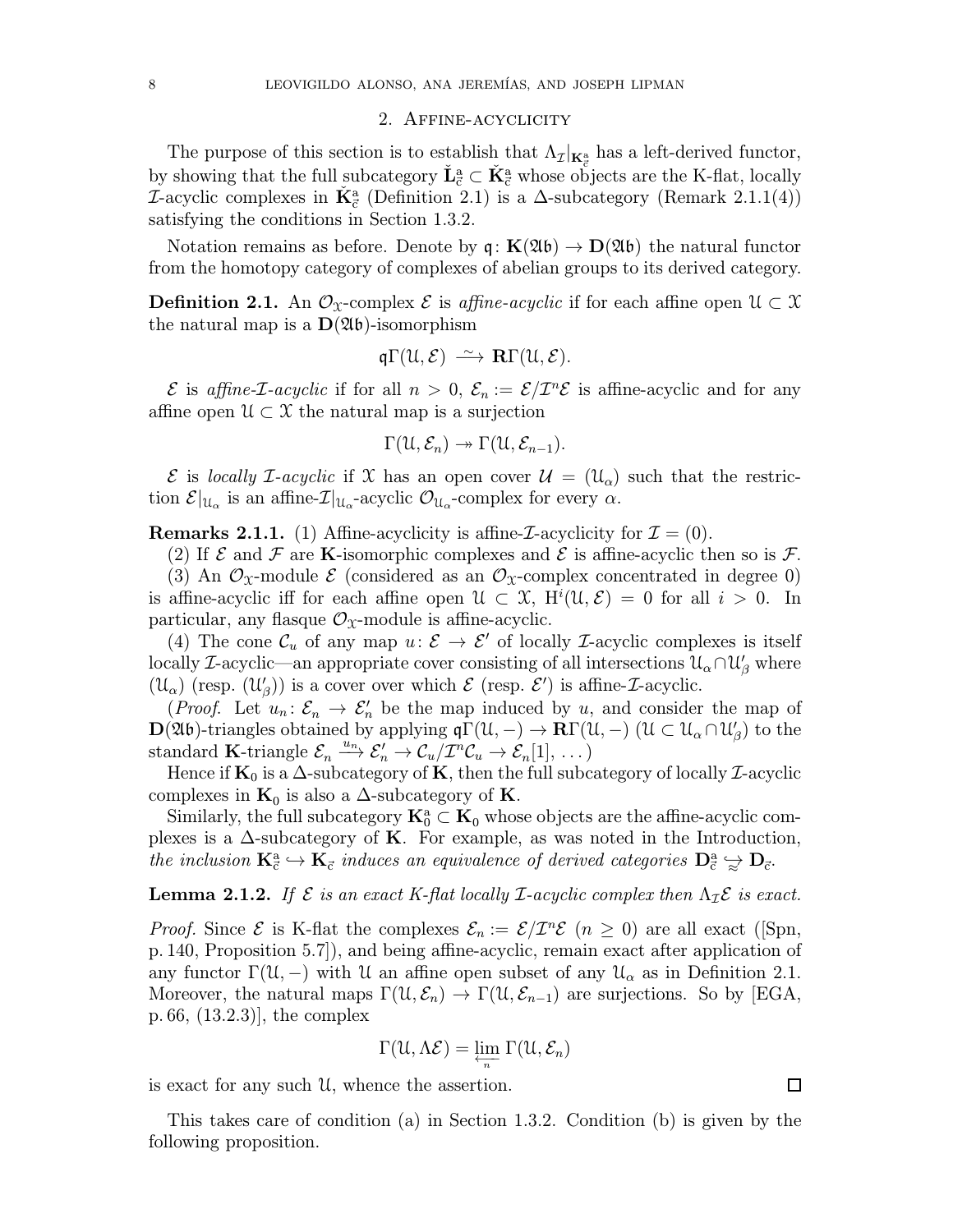**Proposition 2.1.3.** Any  $\mathcal{E} \in \check{\mathbf{K}}_{\vec{c}}^{\text{a}}$  admits a quasi-isomorphism  $\mathcal{P}_{\mathcal{E}} \to \mathcal{E}$  where  $\mathcal{P}_{\mathcal{E}} \in \check{\mathbf{K}}_{\vec{c}}^{a}$  is flat, K-flat and locally  $\mathcal{I}\text{-}acyclic$ .

The *proof* will occupy the rest of section 2.

2.2. We need various examples of affine-acyclic and affine- $\mathcal{I}$ -acyclic complexes.

**Examples 2.2.1.** (a) If  $\mathcal{E} \in \mathcal{A}_{\vec{c}}$ , then  $\mathcal{I}^n \mathcal{E} \in \mathcal{A}_{\vec{c}}$  for all  $n \geq 0$ : this results from [DFS, Proposition 3.2.2], because  $\mathcal{I}^n\mathcal{E}$  is the image of the natural map  $\mathcal{I}^n \otimes \mathcal{E} \to \mathcal{E}$ whose source and target are both in  $\mathcal{A}_{\vec{c}}$ . [DFS, Proposition 3.2.2] shows further that  $\mathcal{I}^m\mathcal{E}/\mathcal{I}^n\mathcal{E}\in\mathcal{A}_{\vec{c}}$  whenever  $0\leq m\leq n$ . It follows then from [DFS, Corollary 3.1.8] that  $\mathcal E$  is affine-*L*-acyclic.

(b) Any  $\lim_{m \to \infty}$  of affine-acyclic complexes with  $A_{\vec{c}}$ -homology is affine-acyclic and, of course, has  $A_{\vec{c}}$ -homology.

For, by [DFS, Proposition 3.2.2],  $\mathcal{A}_{\vec{c}}$  is plump in  $\mathcal{A}$ , and by [DFS, Proposition 3.4.3], the functor  $\mathbb{R}\Gamma(\mathcal{U},-)$  is bounded-above on  $\mathbb{D}_{\vec{c}}(\mathcal{U})$  for any open  $\mathcal{U} \subset \mathcal{X}$ . One can, then, adapt the proof of [Lpm, Corollary (3.9.3.2)], mutatis mutandis, to show that for any small directed system  $\mathcal{E}_\eta$  of  $\mathcal{O}_\mathfrak{X}$ -complexes with  $\mathcal{A}_{\vec{c}}$ -homology, and each  $i \in \mathbb{Z}$ , the bottom row of the natural commutative diagram

$$
\varinjlim_{\eta} H^{i} \Gamma(\mathcal{U}, \mathcal{E}_{\eta}) \longrightarrow H^{i} \Gamma(\mathcal{U}, \varinjlim_{\eta} \mathcal{E}_{\eta})
$$
\n
$$
\varinjlim_{\eta} H^{i} \mathbf{R} \Gamma(\mathcal{U}, \mathcal{E}_{\eta}) \longrightarrow H^{i} \mathbf{R} \Gamma(\mathcal{U}, \varinjlim_{\eta} \mathcal{E}_{\eta})
$$

is an *isomorphism*.<sup>3</sup> Thus if every  $\mathcal{E}_{\eta}$  is affine-acyclic, so that each  $\mu_i$  is an isomorphism, then each  $\nu_i$  is an isomorphism, and so lim $\mathcal{E}_{\eta}$  is affine-acyclic, as asserted.

(c) Any complex  $\mathcal E$  in  $\mathcal A_{\vec c}$  is affine-*L*-acyclic.

Indeed, for all  $n > 0$  and affine open  $\mathcal{U} \subset \mathcal{X}$  one sees as in (a) above that  $H^1(\mathcal{U}, \mathcal{I}^{n-1}\mathcal{E}/\mathcal{I}^n\mathcal{E}) = 0$ , whence the natural map is a surjection

$$
\Gamma(\mathfrak{U},\mathcal{E}_n)\twoheadrightarrow \Gamma(\mathfrak{U},\mathcal{E}_{n-1})\qquad (\mathcal{E}_n:=\mathcal{E}/\mathcal{I}^n\mathcal{E});
$$

and that each component  $\mathcal{E}_n^m$   $(m \in \mathbb{Z})$  of  $\mathcal{E}_n$  is affine-acyclic. To see that  $\mathcal{E}_n$  is affineacyclic when  $\mathcal E$  is bounded below, represent the complex  $\mathbb{R}\Gamma(\mathcal{U},\mathcal{E}_n)$  as  $\Gamma(\mathcal{U},\mathcal{I}_n)$ , where  $\mathcal{T}_n$  is the total complex associated to a Cartan-Eilenberg resolution of  $\mathcal{E}_n$ ; and use standard arguments to deduce from affine-acyclicity of  $\mathcal{E}_n^m$  that the natural map  $\Gamma(\mathcal{U}, \mathcal{E}_n) \to \Gamma(\mathcal{U}, \mathcal{T}_n)$  is a quasi-isomorphism. Then for the unbounded case let  $\mathcal{E}_{n,\eta}$  be the complex

$$
\cdots \to 0 \to 0 \to \mathcal{E}_n^{-\eta} \to \mathcal{E}_n^{-\eta+1} \to \cdots \qquad (\eta \in \mathbb{N}).
$$

and apply (b) to  $\mathcal{E}_n = \varinjlim_{n} \mathcal{E}_{n,n}$ .

In particular, as quasi-coherent  $\mathcal{O}_{\mathfrak{X}}$ -modules are locally in  $\mathcal{A}_{\vec{c}}$  ([DFS, Corollary 3.1.4]), any bounded quasi-coherent  $\mathcal{O}_{\mathfrak{X}}$ -complex is locally *I*-acyclic.

The next intermediate goal is Lemma 2.2.7, a generalization of Example (c).

<sup>&</sup>lt;sup>3</sup>Roughly, boundedness of  $\mathbb{R}\Gamma(\mathfrak{U},-)$  enables reduction to where the  $\mathcal{E}_{\eta}$  are uniformly bounded below, and then  $\mathbf{R}\Gamma(\mathcal{U}, \varinjlim \mathcal{E}_\eta)$  can be represented via  $\varinjlim$ 's of canonical flasque resolutions ...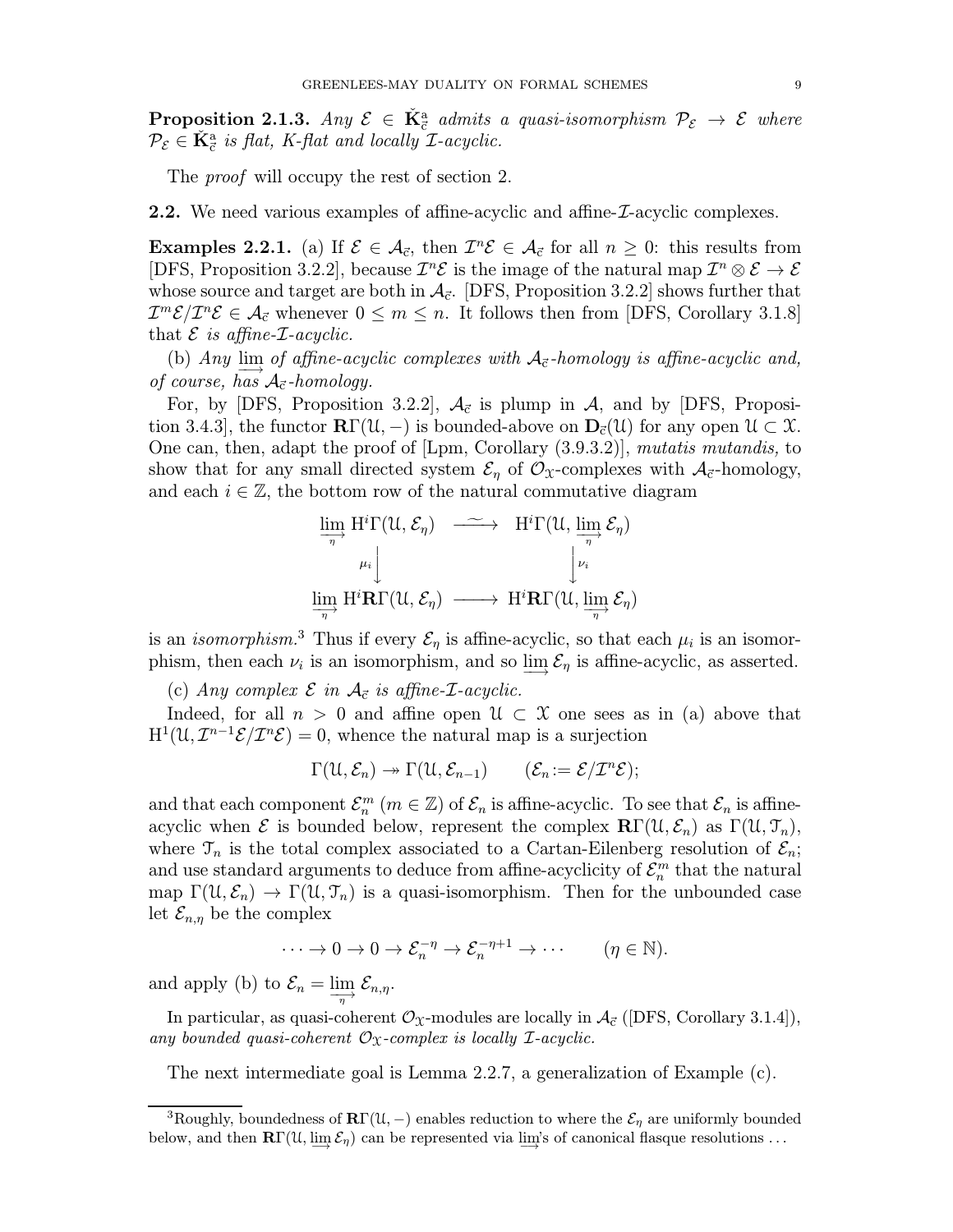**Lemma 2.2.2.** Let  $v: \mathcal{V} \hookrightarrow \mathcal{X}$  be an open immersion with V affine. Then for any affine-acyclic  $\mathcal{O}_{\mathcal{V}}$ -complex F the natural map is a **D**-isomorphism.

$$
\theta\colon\nu_*\mathcal{F}\,\stackrel{\sim}{\longrightarrow}\,\mathbf{R}\nu_*\mathcal{F}.
$$

*Proof.* Let  $\rho: \mathcal{F} \to \mathcal{J}$  be a K-injective resolution (a quasi-isomorphism from  $\mathcal{F}$  to a K-injective  $\mathcal{O}_{\mathcal{V}}$ -complex). Then  $\theta$  can be identified with the map  $\nu_*\rho: \nu_*\mathcal{F} \to \nu_*\mathcal{J}$ . A D-map being an isomorphism if and only if it induces homology isomorphisms, Lemma 2.2.2 just asserts that for all  $i \in \mathbb{Z}$ , the resulting map  $\Theta^i$  of presheaves

$$
\Theta^{i}(\mathcal{U}): \mathrm{H}^{i}\Gamma(\nu^{-1}\mathcal{U}, \mathcal{F}) = \mathrm{H}^{i}\Gamma(\mathcal{U}, \nu_{*}\mathcal{F})
$$

$$
\rightarrow \mathrm{H}^{i}\Gamma(\mathcal{U}, \nu_{*}\mathcal{J}) = \mathrm{H}^{i}\Gamma(\nu^{-1}\mathcal{U}, \mathcal{J}) \qquad (\mathcal{U} \text{ open in } \mathcal{X})
$$

induces an isomorphism of the associated sheaves. When U is affine,  $\nu^{-1}U$  is affine (since  $X$  is separated), so by Definition 2.1 the natural map is a D-isomorphism

$$
\Gamma(\nu^{-1}\mathfrak{U},\mathcal{F}) \stackrel{\sim}{\longrightarrow} \mathbf{R}\Gamma(\nu^{-1}\mathfrak{U},\mathcal{F}) = \Gamma(\nu^{-1}\mathfrak{U},\mathcal{J}),
$$

i.e.,  $\Theta^{i}(\mathcal{U})$  itself is an isomorphism, whence the conclusion.

**Corollary 2.2.3.** If  $\nu: \mathcal{V} \hookrightarrow \mathcal{X}$  is an open immersion with V affine, then for any affine-acyclic  $\mathcal{O}_{\mathcal{V}}$ -complex  $\mathcal{F}, \nu_*\mathcal{F}$  is also affine-acyclic.

*Proof.* For the inclusion  $\lambda: \mathcal{U} \hookrightarrow \mathcal{X}$  of an affine open subset, we have a commutative diagram of open immersions where,  $\mathfrak X$  being separated,  $\nu^{-1}\mathfrak U$  is affine:

$$
\begin{array}{ccc}\n\nu^{-1} \mathcal{U} & \xrightarrow{\lambda'} & \mathcal{V} \\
\nu' & & \downarrow \nu \\
\mathcal{U} & \xrightarrow{\lambda} & \mathcal{X}\n\end{array}
$$

Let  $\rho: \mathcal{F} \to \mathcal{J}$  be a K-injective resolution. Since  $\nu_*$  has an exact left adjoint (namely  $\nu^*$ ), therefore  $\nu_*\mathcal{J}$  is K-injective; and so by Lemma 2.2.2,  $\nu_*\rho: \nu_*\mathcal{F} \to \nu_*\mathcal{J}$ is a K-injective resolution. As  $\mathcal F$  is affine-acyclic, the map

$$
\Gamma(\mathfrak{U},\nu_*\mathcal{F})=\Gamma(\nu^{-1}\mathfrak{U},\mathcal{F})\xrightarrow{\text{via }\rho}\Gamma(\nu^{-1}\mathfrak{U},\mathcal{J})=\Gamma(\mathfrak{U},\nu_*\mathcal{J})
$$

is a quasi-isomorphism; and the conclusion follows.

**Lemma 2.2.4.** Let  $\mathcal{U} = (\mathfrak{U}_{\alpha})_{1 \leq \alpha \leq t}$  be a finite affine open cover of  $\mathfrak{X}$ , and let  $\check{C}^{\bullet}$  be the corresponding Cech functor from U-complexes to  $\mathcal{O}_\mathfrak{X}$ -complexes. If F is a U-complex such that  $\mathcal{F}_j$  is an affine-acyclic  $\mathcal{O}_{\mathfrak{U}_j}$ -complex for all  $j \in \mathfrak{P}_t$  then  $\check{C}^\bullet \mathcal{F}$  is an affine-acyclic  $\mathcal{O}_\mathfrak{X}$ -complex. Moreover, if  $\mathcal{F}$  is exact then so is  $\check{C}^\bullet \mathcal{F}$ .

*Proof.* The complex  $\check{C}^{\bullet} \mathcal{F}$  has a finite filtration

$$
\check{C}^{\bullet}\mathcal{F} = C_0 \supset C_1 \supset C_2 \cdots \supset C_t = 0,
$$

with  $C_s$  the total complex associated to the double complex  $\check{C}^p(\mathcal{F}^q)_{p>s; q\in\mathbb{Z}}$ . Since  $C_{s+1}$  is, as graded module, a direct summand of  $C_s$ , we have triangles in  $\mathbf{K}(\mathfrak{X})$ 

$$
C_{s+1} \longrightarrow C_s \longrightarrow C_s/C_{s+1} = \bigoplus_{|j|=s} \lambda_{j*} \mathcal{F}_j \longrightarrow C_{s+1}[1] \qquad (0 \le s < t)
$$

(see e.g., [Lpm, Example (1.4.3)]).

Since  $\lambda_{i*} \mathcal{F}_i$  is affine-acyclic (Corollary 2.2.3), descending induction on s, starting with  $s = t - 1$ , yields that each  $C_s$  is affine-acyclic. Thus  $\check{C}^{\bullet} \mathcal{F} (= C_0)$  is affineacyclic.

$$
\Box
$$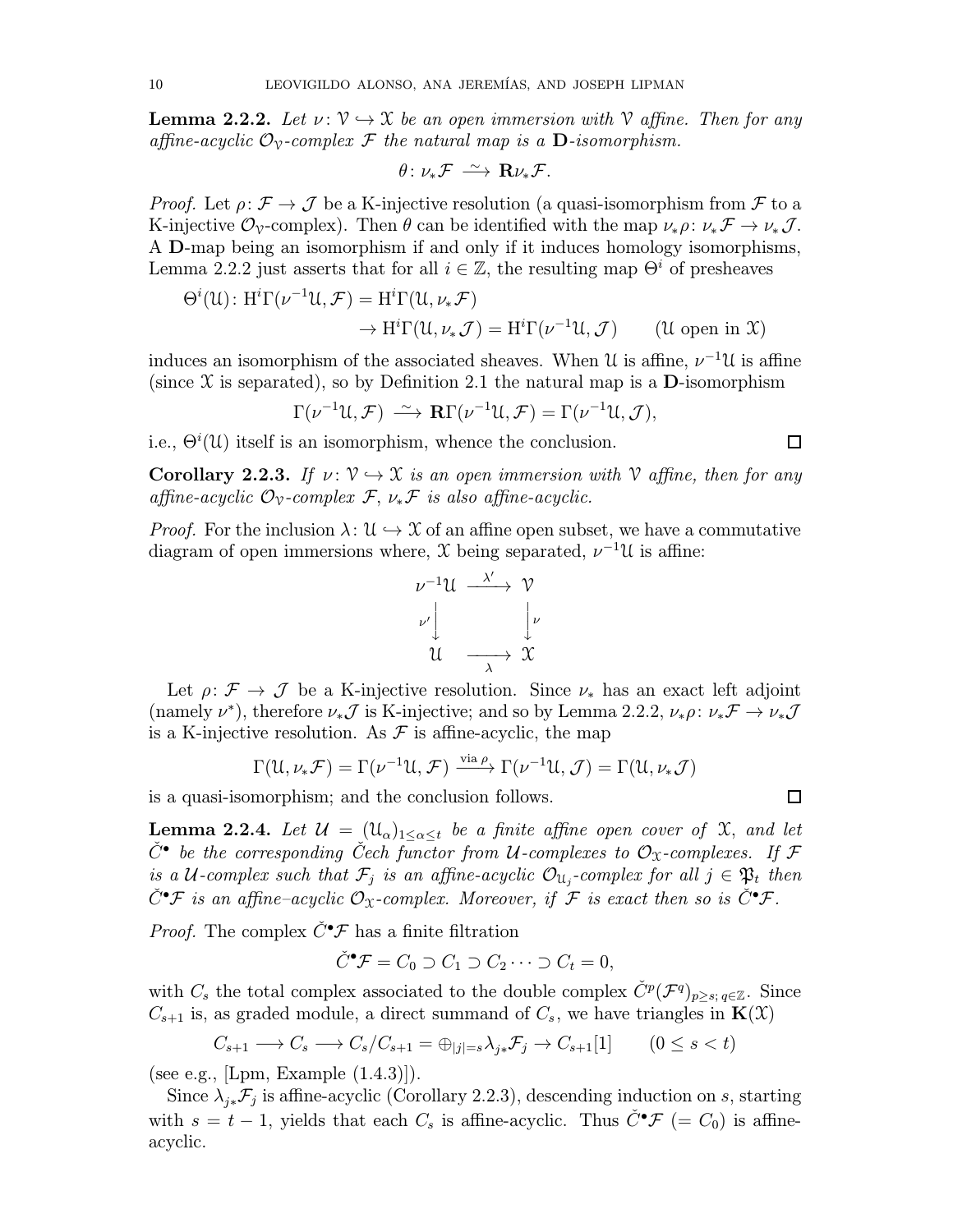If F is exact then for  $k \in \mathfrak{P}_t$ , Lemma 2.2.2 shows that  $\lambda_{k*} \mathcal{F}_k$  is exact. Hence for  $p \geq 0$ , the complex  $\check{C}^p\mathcal{F}$  is exact. The family  $(\check{C}^p\mathcal{F})_{0 \leq p < t}$  contains all the nonvanishing columns of the double complex of which  $\check{C}^{\bullet} \mathcal{F}$  is the total complex, and the assertion results.  $\Box$ 

**Corollary 2.2.5.** Let  $\mathcal{U} = (\mathcal{U}_{\alpha})_{1 \leq \alpha \leq t}$  be a finite affine open cover of  $\mathcal{X}$ . Let  $\check{c} := \check{c}_{\mathcal{U}}$ and  $\check{c}^{\infty} := \lim_{\check{c}} \check{c}^m$  be the corresponding functors (see §1.2). If  $\mathcal{E} \in \mathbf{K}_{\vec{c}}(\mathfrak{X})$  is an affine-acyclic  $\mathcal{O}_\mathfrak{X}$ -complex, then so are  $\check{c} \mathcal{E}$  and  $\check{c}^\infty \mathcal{E}$ .

*Proof.* Affine-acyclicity of  $\check{c}\mathcal{E}$  is given by Lemma 2.2.4, applied to the U-pullback  $\mathcal{F}$ of  $\mathcal{E}(\mathcal{F}_j := \lambda_j^* \mathcal{E}$  for all  $j \in \mathfrak{P}_t \dots$ ; and  $\check{c} \mathcal{E} = \check{C}^{\bullet} \mathcal{F}$ ).

By induction,  $\check{c}^m\mathcal{E}$  is affine-acyclic for all  $m > 0$ . Being the target of a quasiisomorphism from  $\mathcal{E}, \check{c}^m\mathcal{E}$  is in  $\mathbf{K}_{\vec{c}}(\mathfrak{X})$ . It results then from Example 2.2.1(b) that  $\check{c}^{\infty}$ *E* is affine-acyclic.  $\Box$ 

**Lemma 2.2.6.** Let  $\lambda: \mathcal{U} \to \mathcal{X}$  be an affine map of locally noetherian formal schemes. Then for any  $\mathcal{F} \in \mathcal{A}_{\vec{c}}(\mathfrak{U})$  the natural map is an isomorphism

$$
\pi_{\mathcal{G}} \colon \lambda_* \mathcal{F} \otimes_{\mathcal{O}_{\mathfrak{X}}} \mathcal{G} \stackrel{\sim}{\longrightarrow} \lambda_* (\mathcal{F} \otimes_{\mathcal{O}_\mathfrak{U}} \lambda^* \mathcal{G}) \qquad \big(\mathcal{G} \in \mathcal{A}_{\mathrm{qc}}(\mathfrak{X})\big).
$$

*Proof.* The map  $\pi_{\mathcal{G}}$  is, by definition, adjoint to the natural map

$$
\lambda^*(\lambda_*\mathcal{F} \otimes_{\mathcal{O}_{\mathfrak{X}}} \mathcal{G}) \longrightarrow \lambda^*\lambda_*\mathcal{F} \otimes_{\mathcal{O}_\mathfrak{U}} \lambda^*\mathcal{G} \rightarrow \mathcal{F} \otimes_{\mathcal{O}_\mathfrak{U}} \lambda^*\mathcal{G}.
$$

It follows that  $\pi_G$  "commutes" (in the obvious sense) with open immersions into X. Hence we may assume that  $\mathfrak X$  and  $\mathfrak U$  are affine, and that there is an exact sequence

$$
\mathcal{G}_2 \to \mathcal{G}_1 \to \mathcal{G} \to 0
$$

with  $\mathcal{G}_2$  and  $\mathcal{G}_1$  direct sums of copies of  $\mathcal{O}_\mathfrak{X}$ .

Then both  $\mathcal{F} \otimes \lambda^* \mathcal{G}_1$  and  $\mathcal{F} \otimes \lambda^* \mathcal{G}_2$ , being direct sums of copies of  $\mathcal{F}$ , are in  $\mathcal{A}_{\vec{c}}(\mathcal{U})$ . So  $[DFS, Proposition 3.2.2]$  yields that the kernels of the maps a and b in the natural exact sequence

$$
\mathcal{F}\otimes \lambda^*\mathcal{G}_2 \xrightarrow{a} \mathcal{F}\otimes \lambda^*\mathcal{G}_1 \xrightarrow{b} \mathcal{F}\otimes \lambda^*\mathcal{G} \to 0
$$

are in  $\mathcal{A}_{\vec{c}}(\mathcal{U})$ . From [DFS, Lemma 3.4.2] it follows then that the bottom row in the natural commutative diagram

$$
\begin{array}{ccc}\lambda_*\mathcal{F}\otimes\mathcal{G}_2&\longrightarrow&\lambda_*\mathcal{F}\otimes\mathcal{G}_1&\longrightarrow&\lambda_*\mathcal{F}\otimes\mathcal{G}&\longrightarrow&0\\ \pi_{\mathcal{G}_2}\Big\downarrow&&\pi_{\mathcal{G}_1}\Big\downarrow&&\Big\downarrow\pi_{\mathcal{G}}\\ \lambda_*(\mathcal{F}\otimes\lambda^*\mathcal{G}_2)&\longrightarrow&\lambda_*(\mathcal{F}\otimes\lambda^*\mathcal{G}_1)&\longrightarrow&\lambda_*(\mathcal{F}\otimes\lambda^*\mathcal{G})&\longrightarrow&0\end{array}
$$

is exact, and of course the top row is exact.

Since U is noetherian, the functor  $\lambda_*$  commutes with direct sums, whence  $\pi_{\mathcal{G}_2}$ and  $\pi_{\mathcal{G}_1}$  are isomorphisms; so  $\pi_{\mathcal{G}}$  is an isomorphism too.  $\Box$ 

**Lemma 2.2.7.** Let  $\mathcal{U} = (\mathfrak{U}_{\alpha})_{1 \leq \alpha \leq t}$  be a finite affine open cover of X, and let  $C^{\bullet}$ be the corresponding Cech functor from U-complexes to  $\mathcal{O}_\mathfrak{X}$ -complexes. Let F be a U-complex such that for every  $j \in \mathfrak{P}_t$ ,  $\mathcal{F}_j$  is a direct sum of complexes of the form  $\lambda_{ij}$ \* $\mathcal{F}_{ij}$  (i  $\supset j$ ) with  $\mathcal{F}_{ij}$  an  $\mathcal{A}_{\vec{c}}(\mathfrak{U}_i)$ -complex. Then  $\check{C}^{\bullet}\mathcal{F}$  is affine-*L*-acyclic; and  $\check{c}^{\infty}\check{C}^{\bullet}\mathcal{F}$  is locally *L*-acyclic.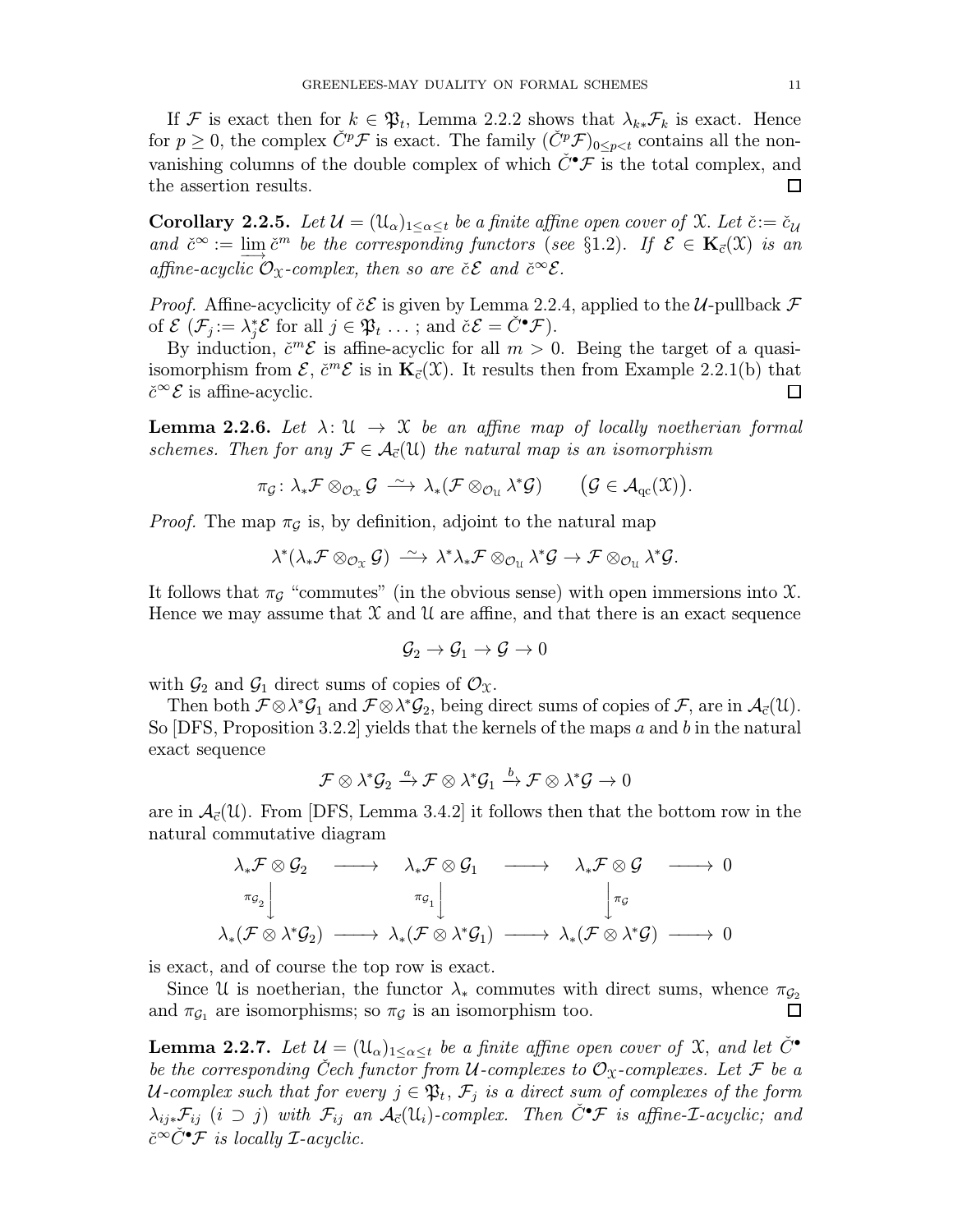*Proof.* Lemma 2.2.6 (with  $\lambda = \lambda_{ij}$ ,  $\mathcal{F} = \mathcal{F}_{ij}$  and  $\mathcal{G} = \mathcal{O}_{\mathfrak{U}_i}/T^n\mathcal{O}_{\mathfrak{U}_i}$ ) provides an isomorphism

$$
\lambda_{ij*} \mathcal{F}_{ij} / \mathcal{I}^n \lambda_{ij*} \mathcal{F}_{ij} \stackrel{\sim}{\longrightarrow} \lambda_{ij*} (\mathcal{F}_{ij} / \mathcal{I}^n \mathcal{F}_{ij}).
$$

Hence  $\mathcal{F}_j/\mathcal{I}^n\mathcal{F}_j \cong \bigoplus_{i\geq j}\lambda_{ij*}(\mathcal{F}_{ij}/\mathcal{I}^n\mathcal{F}_{ij})$ . As in Example 2.2.1(a),  $\mathcal{F}_{ij}/\mathcal{I}^n\mathcal{F}_{ij}$  is an  $\mathcal{A}_{\vec{c}}(\mathcal{U}_i)$ -complex for all  $n > 0$ , so that by Example 2.2.1(c),  $\mathcal{F}_{ij}/\mathcal{I}^n\mathcal{F}_{ij}$  is affineacyclic. By Corollary 2.2.3, then,  $\mathcal{F}_j/\mathcal{I}^n\mathcal{F}_j$  is an affine-acyclic  $\mathcal{O}_{U_j}$ -complex; and so by Lemma 2.2.4,  $C^{\bullet}(\mathcal{F}/\mathcal{I}^n\mathcal{F})$  is an affine-acyclic  $\mathcal{O}_{\mathcal{X}}$ -complex.

Now the natural map  $\check{C}^\bullet \mathcal{F}/(\check{\mathcal{I}}^n \check{C}^\bullet \mathcal{F}) \to \check{C}^\bullet(\mathcal{F}/\mathcal{I}^n \mathcal{F})$  is an isomorphism, since it is a direct sum of maps of the form

$$
\lambda_{j*}\lambda_{ij*}\mathcal{F}_{ij}/\mathcal{I}^n\lambda_{j*}\lambda_{ij*}\mathcal{F}_{ij}=\lambda_{i*}\mathcal{F}_{ij}/\mathcal{I}^n\lambda_{i*}\mathcal{F}_{ij}
$$

$$
\xrightarrow[2.2.6]{\sim} \lambda_{i*}(\mathcal{F}_{ij}/\mathcal{I}^n\mathcal{F}_{ij})=\lambda_{j*}\lambda_{ij*}(\mathcal{F}_{ij}/\mathcal{I}^n\mathcal{F}_{ij}).
$$

So  $\check{C}^{\bullet}\mathcal{F}/(\mathcal{I}^n\check{C}^{\bullet}\mathcal{F})$  is affine-acyclic.

Also, for any affine open  $\mathcal{U} \subset \mathcal{X}$  and  $n > 0$ , the natural map is a *surjection* 

$$
\Gamma\big(\mathfrak{U},\check{C}^{\bullet}\mathcal{F}/(\mathcal{I}^{n+1}\check{C}^{\bullet}\mathcal{F})\big) \twoheadrightarrow \Gamma\big(\mathfrak{U},\check{C}^{\bullet}\mathcal{F}/(\mathcal{I}^{n}\check{C}^{\bullet}\mathcal{F})\big),
$$

because it is isomorphic to a direct sum of surjective maps of the form

$$
\Gamma(\mathcal{U}, \lambda_{i*}(\mathcal{F}_{ij}/\mathcal{I}^{n+1}\mathcal{F}_{ij})) = \Gamma(\lambda_i^{-1}\mathcal{U}, \mathcal{F}_{ij}/\mathcal{I}^{n+1}\mathcal{F}_{ij}) \n\rightarrow \Gamma(\lambda_i^{-1}\mathcal{U}, \mathcal{F}_{ij}/\mathcal{I}^n\mathcal{F}_{ij}) = \Gamma(\mathcal{U}, \lambda_{i*}(\mathcal{F}_{ij}/\mathcal{I}^n\mathcal{F}_{ij})),
$$

surjectivity holding by [DFS, Lemma 3.1.8], since  $\mathcal{I}^n \mathcal{F}_{ij}/\mathcal{I}^{n+1} \mathcal{F}_{ij} \in \mathcal{A}_{\vec{c}}(\mathcal{U}_i)$  (see Example 2.2.1(a)). Thus  $\check{C}^{\bullet} \mathcal{F}$  is indeed affine-*L*-acyclic.

Next, the pullback of  $\check{C}^\bullet \mathcal{F}$  to a  $\mathcal{U}\text{-module }\mathcal{F}^*$  is such that for every  $\ell \in \mathfrak{P}_t$ ,  $\mathcal{F}_\ell^*$  is a direct sum of complexes of the form  $\lambda_{k\ell *} \mathcal{F}_{k\ell}^*$   $(k \supset \ell)$  with  $\mathcal{F}_{k\ell}^*$  an  $\mathcal{A}_{\vec{c}}(\mathcal{U}_k)$ -complex: that follows from the relation

$$
\lambda_{\ell}^* \lambda_{j*} \lambda_{ij*} \mathcal{F}_{ij} = \lambda_{(i \cup \ell)\ell*} \lambda_{(i \cup \ell)i}^* \mathcal{F}_{ij} \qquad (i \supset j \in \mathfrak{P}_t, \ \ell \in \mathfrak{P}_t).
$$

Hence  $\check{c}\check{C}^{\bullet}\mathcal{F} = \check{C}^{\bullet}\mathcal{F}^*$  is again affine-*L*-acyclic. And as above, the natural map is an isomorphism

$$
\check{c}\check{C}^{\bullet}\mathcal{F}/(\mathcal{I}^n\check{c}\check{C}^{\bullet}\mathcal{F})=\check{C}^{\bullet}\mathcal{F}^*/(\mathcal{I}^n\check{C}^{\bullet}\mathcal{F}^*)\ \stackrel{\sim}{\longrightarrow}\ \check{C}^{\bullet}(\mathcal{F}^*/\mathcal{I}^n\mathcal{F}^*)=\check{c}(\check{C}^{\bullet}\mathcal{F}/\mathcal{I}^n\check{C}^{\bullet}\mathcal{F}).
$$

By induction, we find that  $\check{c}^m \check{C}^{\bullet} \mathcal{F} = \check{c}^{m-1} \check{C}^{\bullet} \mathcal{F}^*$  is affine-*L*-acyclic for all  $m > 0$ . So for all  $n > 0$  and any affine open  $\mathcal{U} \subset \mathcal{X}$ , the natural map is a surjection

$$
\Gamma(\mathfrak{U},\check{c}^m\check{C}^{\bullet}\mathcal{F}/\mathcal{I}^{n+1}\check{c}^m\check{C}^{\bullet}\mathcal{F})\twoheadrightarrow \Gamma(\mathfrak{U},\check{c}^m\check{C}^{\bullet}\mathcal{F}/\mathcal{I}^n\check{c}^m\check{C}^{\bullet}\mathcal{F});
$$

and applying  $\lim_{m \to \infty}$ , we get the same with  $\infty$  in place of m.

By induction again, there is a natural isomorphism

$$
\check{c}^m \check{C}^\bullet \mathcal{F}/(\mathcal{I}^n \check{c}^m \check{C}^\bullet \mathcal{F}) = \check{c}^{m-1} \check{C}^\bullet \mathcal{F}^*/(\mathcal{I}^n \check{c}^{m-1} \check{C}^\bullet \mathcal{F}^*)
$$
  

$$
\xrightarrow{\sim} \check{c}^{m-1} (\check{C}^\bullet \mathcal{F}^*/\mathcal{I}^n \check{C}^\bullet \mathcal{F}^*) \xrightarrow{\sim} \check{c}^m (\check{C}^\bullet \mathcal{F}/\mathcal{I}^n \check{C}^\bullet \mathcal{F}).
$$

So for all  $n > 0$ , the restriction to any  $\mathcal{U}_{\alpha}$  of

$$
\check{c}^{\infty}\check{C}^{\bullet}\mathcal{F}/(\mathcal{I}^n\check{c}^{\infty}\check{C}^{\bullet}\mathcal{F})=\lim_{m}\check{c}^m\check{C}^{\bullet}\mathcal{F}/(\mathcal{I}^n\check{c}^m\check{C}^{\bullet}\mathcal{F})\cong \lim_{m}\check{c}^m(\check{C}^{\bullet}\mathcal{F}/\mathcal{I}^n\check{C}^{\bullet}\mathcal{F})
$$

is homotopy-isomorphic to the restriction of  $\check{C}^{\bullet}\mathcal{F}/\mathcal{I}^n\check{C}^{\bullet}\mathcal{F}$  (cf. end of Section 1.2), so that  $(\check{c}^{\infty} \check{C}^{\bullet} \mathcal{F}/\mathcal{I}^n \check{c}^{\infty} \check{C}^{\bullet} \mathcal{F})|_{\mathcal{U}_{\alpha}}$  is affine-acyclic (Remark 2.1.1(2)).

Thus  $\check{c}^{\infty} \check{C}^{\bullet} \mathcal{F}$  is locally *L*-acyclic (over the cover  $\mathcal{U}$ ), as asserted.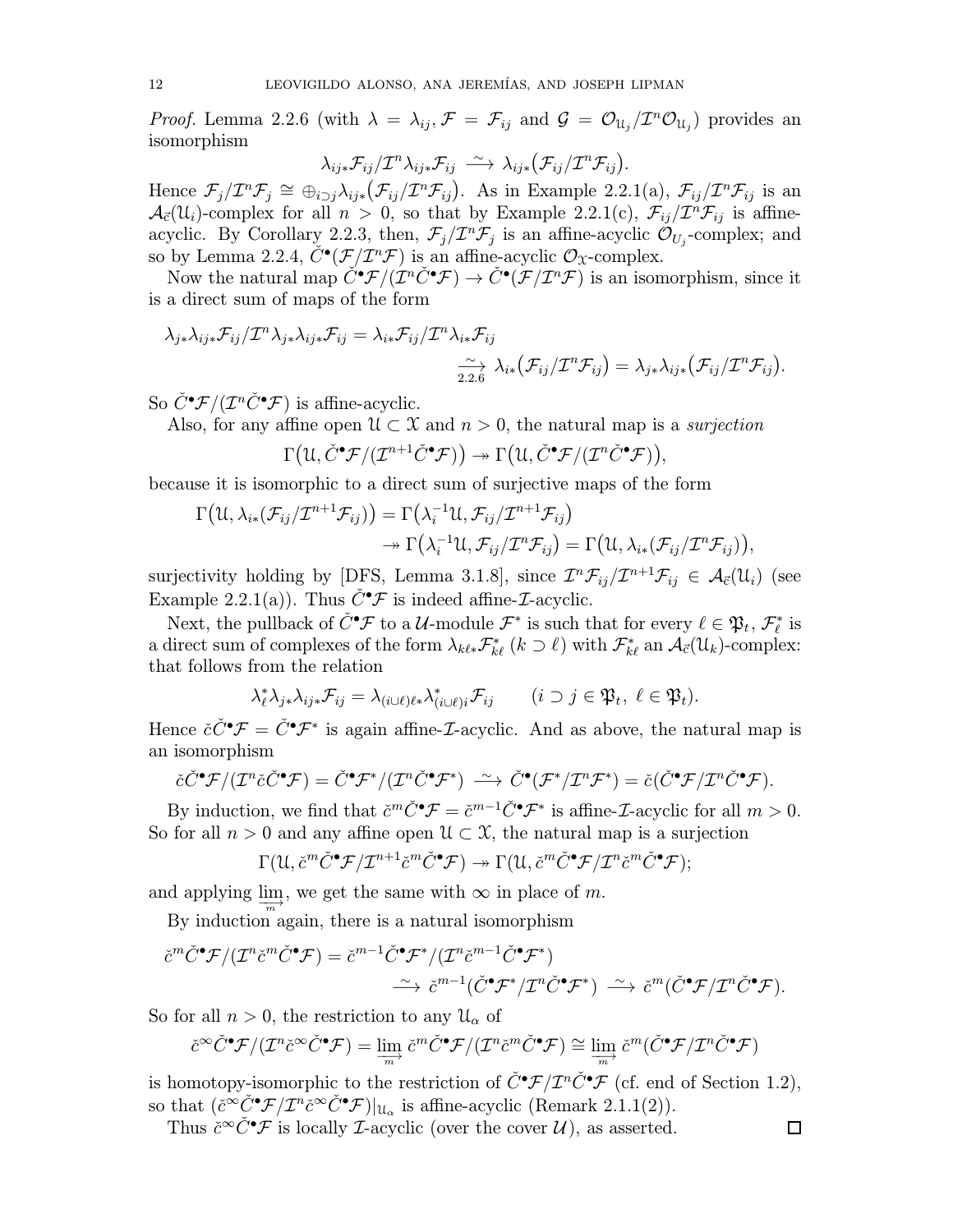2.3. We also need a few results concerning flatness of complexes.

**Lemma 2.3.1.** Let  $\lambda: \mathcal{U} \to \mathcal{X}$  be a flat affine map of locally noetherian formal schemes. If  $\mathcal{F} \in \mathcal{A}_{\vec{c}}(\mathfrak{U})$  is  $\mathcal{O}_{\mathfrak{U}}$ -flat, then  $\lambda_*\mathcal{F}$  is  $\mathcal{O}_{\mathfrak{X}}$ -flat.

*Proof.* The question being local, we may assume that  $\mathcal{U} = Spf(B)$  and  $\mathcal{X} = Spf(A)$ where A and B are noetherian adic rings, and that  $\lambda = Spf(\phi)$  where  $\phi: A \to B$ is a continuous ring homomorphism. Then by [DFS, Proposition 3.1.1], there is a B-module F such that  $\mathcal{F} \cong \kappa^* \tilde{F}$ , where  $\kappa: Spf(B) \to Spec(B)$  is the canonical map and F is the quasi-coherent sheaf on  $Spec(B)$  corresponding to F.

We claim that  $F$  is  $B$ -flat. Indeed, if  $J$  is any  $B$ -ideal and  $N$  is the kernel of the natural map  $\tau_J: J \otimes_B F \to F$ , then  $\kappa^* N$  is the kernel of the induced map  $\kappa^* \tilde{J} \otimes_{\mathcal{O}_{\mathfrak{X}}} \kappa^* \tilde{F} \to \kappa^* \tilde{F}$ , a map which is injective since  $\kappa^* \tilde{F} \cong \mathcal{F}$  is flat, so that  $\kappa^* \tilde{N} = 0$ , whence by [DFS, Proposition 3.1.1],  $\tilde{N} = 0$ , and so  $N = 0$ . Thus  $\tau_J$  is injective for all  $J$ , i.e.,  $F$  is  $B$ -flat.

Now for each  $f \in A$ , with  $\kappa_f : \text{Spf}(B_{\{f\}}) \to \text{Spec}(B_{\{f\}})$  the natural map, and for any  $B_{\{f\}}$ -module M with corresponding quasi-coherent  $\mathcal{O}_{Spec(B_{\{f\}})}$ -module  $M^{\approx}$ , it follows from [DFS, Proposition 3.1.1] (since the "quasi-coherator"  $Q = Q_{Spec(B_{ff})}$ ) can be taken to be  $\Gamma(\text{Spec}(B_{\{f\}}), -)^\sim)$  that

 $\Gamma\big(\text{Spf}(B_{\{f\}}),\kappa_f^*(M^\approx)\big)=\Gamma\big(\text{Spec}(B_{\{f\}}),Q\kappa_{f^*}\kappa_f^*(M^\approx)\big)\cong\Gamma\big(\text{Spec}(B_{\{f\}}),M^\approx\big)\cong M.$ Taking  $M = F \otimes_B B_{\{f\}}$ —so that with  $i_f : \text{Spec}(B_{\{f\}}) \to \text{Spec}(B)$  the natural map,  $M^{\approx} = i_f^* \tilde{F}$ —we conclude that

 $\Gamma\big(\text{Spf}(A_{\{f\}}), \lambda_* \kappa^* \widetilde{F}\big) = \Gamma\big(\text{Spf}(B_{\{f\}}), \kappa^* \widetilde{F}\big) = \Gamma\big(\text{Spf}(B_{\{f\}}), \kappa_f^*(M^{\approx})\big) \cong F \otimes_B B_{\{f\}}.$ Hence, since  $B_{\{f\}}$  is  $A_{\{f\}}$ -flat ([DFS, Lemma 7.1.1]),  $\Gamma(\text{Spf}(A_{\{f\}}), \lambda_* \kappa^* \tilde{F})$  is flat

over  $A_{\{f\}} = \Gamma(\text{Spf}(A_{\{f\}}), \mathcal{O}_\mathfrak{X})$  for any  $f \in A$ ; and so  $\lambda_* \kappa^* \widetilde{F} \cong \lambda_* \mathcal{F}$  is  $\mathcal{O}_\mathfrak{X}$ -flat.  $\Box$ 

From the definitions of  $\check{C}^{\bullet}$  and  $\check{c}^m$  it follows now that:

**Corollary 2.3.2.** If U is a finite affine open cover of X and P is a flat  $A_{\vec{c}}(\mathcal{U})$ complex, then  $\check{c}^m \check{C}^{\bullet} \mathcal{P}$   $(0 \leq m \leq \infty)$  is a flat  $\mathcal{O}_{\mathfrak{X}}$ -complex.

If  $\lambda: \mathcal{U} \hookrightarrow \mathcal{X}$  is the inclusion of an open subset then since X is noetherian,  $\lambda_*$  preserves lim−Hence  $\check{C}^{\bullet}$  and  $\check{c}^m$   $(0 \leq m \leq \infty)$  preserve lim<sub>c</sub>, and so:

Corollary 2.3.3. If U is a finite affine open cover of X and P is a  $\lim_{\longrightarrow}$  of boundedabove flat  $A_{\vec{c}}(\mathcal{U})$ -complexes, then  $\check{c}^m \check{C}^{\bullet} \mathcal{P}$   $(0 \leq m \leq \infty)$  is a  $\underline{\lim}_{\to}$  of bounded-above flat  $\mathcal{O}_X$ -complexes, and hence is flat and K-flat.

**Corollary 2.3.4.** (i) If an  $\mathcal{O}_X$ -complex  $\mathcal{E}$  is K-flat then so is  $\check{c}^m\mathcal{E}$  ( $0 \leq m \leq \infty$ ). (ii) If an  $\mathcal{A}_{\vec{c}}(\mathfrak{X})$ -complex  $\mathcal E$  is flat then so is  $\check{c}^m\mathcal E$   $(0 \leq m \leq \infty)$ .

Proof. (i) The restriction of a K-flat complex to an open subset is still K-flat, as one sees using "extension by 0." Thus for K-flatness the question is local, and we need only recall that  $\check{c}^m\mathcal{E}$  is locally homotopy-isomorphic to  $\mathcal{E}$  (cf. end of Section 1.2).

(ii) Apply Corollary 2.3.2 with  $P$  the pullback to  $U$  of  $\mathcal{E}$ .

Applying Lemma 2.2.7 to the *U*-pullback  $\mathcal F$  of  $\mathcal E$ , we get (c) in Section 1.3.2:

Corollary 2.3.5. For any K-flat  $\mathcal{A}_{\vec{c}}$ -complex  $\mathcal{E}, \check{c}^{\infty} \mathcal{E}$  is K-flat and locally *I*-acyclic.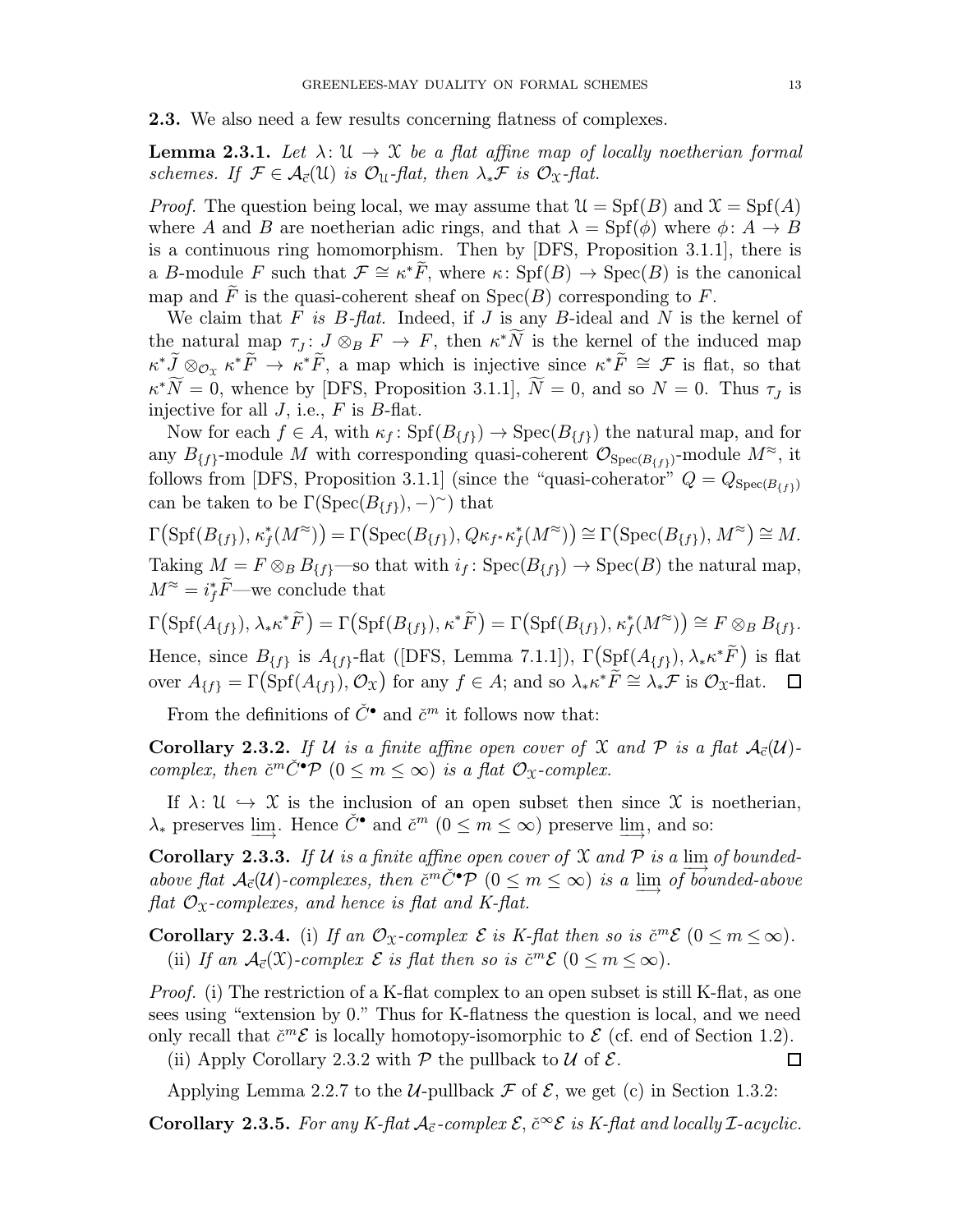**Lemma 2.4.1.** Let  $Q_x$  be right-adjoint to the inclusion functor  $A_{\vec{c}} \hookrightarrow A$  (see [DFS, Proposition 3.2.3]). If X is affine then for any affine-acyclic  $\mathcal{E} \in \mathbf{K}_{\vec{c}}$  the canonical map  $Q_{\mathfrak{X}} \mathcal{E} \to \mathcal{E}$  is a quasi-isomorphism.

*Proof.* Let A be a noetherian adic ring such that  $\mathfrak{X} \cong Spf(A)$  (e.g.,  $A := \Gamma(\mathfrak{X}, \mathcal{O}_{\mathfrak{X}})$ ), and let  $\kappa: \mathfrak{X} \to X := \operatorname{Spec}(A)$  be the canonical map. Then with  $\sim$  denoting the usual functor from A-modules to  $\mathcal{O}_X$ -modules, [DFS, Proposition 3.2.3] yields

$$
Q_{\mathfrak{X}} \mathcal{E} \cong \kappa^* (Q_X \kappa_* \mathcal{E}) = \kappa^* (\Gamma(X, \kappa_* \mathcal{E})^{\sim}) = \kappa^* (\Gamma(\mathfrak{X}, \mathcal{E})^{\sim}).
$$

By assumption, any K-injective resolution  $i: \mathcal{E} \to \mathcal{J}$  induces a quasi-isomorphism  $\Gamma(\mathfrak{X},\mathcal{E}) \to \Gamma(\mathfrak{X},\mathcal{J})$ ; and so since  $\kappa^*$  and  $\sim$  are exact,  $Q_{\mathfrak{X}}(i): Q_{\mathfrak{X}}\mathcal{E} \to Q_{\mathfrak{X}}\mathcal{J}$  is a quasi-isomorphism.

Furthermore, [DFS, Corollary 3.3.4] implies that the natural map  $Q_{\mathfrak{X}} \mathcal{J} \to \mathcal{J}$  is a quasi-isomorphism. Conclude via the natural commutative diagram

$$
Q_{\mathfrak{X}} \mathcal{E} \longrightarrow \mathcal{E}
$$
  
\n
$$
Q_{\mathfrak{X}}(i) \downarrow \qquad \qquad \downarrow i
$$
  
\n
$$
Q_{\mathfrak{X}} \mathcal{J} \longrightarrow \mathcal{J}
$$

**Proposition 2.4.2.** Let  $\mathcal{U} = (\mathfrak{U}_{\alpha})_{1 \leq \alpha \leq t}$  be an affine open cover of X. Let  $\mathcal G$  be a U-complex with  $A_{\vec{c}}(\mathcal{U})$ -homology such that for each  $k \in \mathfrak{P}_t$ ,  $\mathcal{G}_k$  is affine-acyclic. Then G receives a quasi-isomorphism from a  $\lim_{n \to \infty}$  of bounded-above flat complexes of  $\mathcal{A}_{\vec{c}}(\mathcal{U})$ -modules.

*Proof.* If  $i \supset j$  are in  $\mathfrak{P}_t$ , then  $\lambda_{ij}^* Q_{\mathfrak{U}_j} \mathcal{G}_j$  is an  $\mathcal{A}_{\vec{c}}(\mathfrak{U}_i)$ -complex, and so the natural composition

$$
\lambda_{ij}^* Q_{\mathfrak{U}_j} \mathcal{G}_j \to \lambda_{ij}^* \mathcal{G}_j \to \mathcal{G}_i
$$

factors naturally as

$$
\lambda_{ij}^* Q_{\mathfrak{U}_j}\mathcal{G}_j \xrightarrow{\phi_{ij}} Q_{\mathfrak{U}_i}\mathcal{G}_i \to \mathcal{G}_i.
$$

The maps  $\phi_{ij}$  make the family  $(Q_{\mathfrak{U}_k}\mathcal{G}_k)_{k\in\mathfrak{P}_t}$  into an  $\mathcal{A}_{\vec{c}}(\mathcal{U})$ -complex. Lemma 2.4.1 lets us replace G by this complex, i.e., we may assume that G is an  $A_{\vec{c}}(\mathcal{U})$ -complex.

After noting that if  $U$  is an affine noetherian formal scheme then, by [DFS, Corollary 3.1.4], any  $\mathcal{A}_{\vec{c}}(\mathcal{U})$ -module is a homomorphic image of a free  $\mathcal{O}_{\mathcal{U}}$ -module, we can conclude as in the proof of [AJL, p.11, Corollary 1.2.2].  $\Box$ 

2.5. We can now complete the proof of Proposition 2.1.3.

Let  $\mathcal{U} = (\mathcal{U}_{\alpha})_{1 \leq \alpha \leq t}$  be an affine open cover of X. For any  $\mathcal{E} \in \check{K}_{\vec{c}}^{a}$ , the pullback is a  $U$ -module G satisfying the hypotheses of Proposition 2.4.2; so there is a quasi-isomorphism  $\mathcal{P} \rightarrow \mathcal{G}$  with  $\mathcal{P}$  a lim of bounded-above flat complexes of  $\mathcal{A}_{\vec{c}}(\mathcal{U})$ -modules. Since  $\mathcal{A}_{\vec{c}}$ -complexes are affine-acyclic (Example 2.2.1(c) and Remark 2.1.1(1)), the (exact) mapping cone  $\mathcal F$  of this quasi-isomorphism satisfies the hypotheses of Lemma 2.2.4, so  $\check{C}^{\bullet} \mathcal{F}$  is exact, and hence the induced map  $\check{C}^{\bullet} \mathcal{P} \to \check{C}^{\bullet} \mathcal{G} = \check{c} \mathcal{E}$  is a quasi-isomorphism, as is the resulting map

$$
\mathcal{P}_{\mathcal{E}}:=\check{c}^{\infty}\check{C}^{\bullet}\mathcal{P}\rightarrow\check{c}^{\infty}\check{c}\mathcal{E}\cong\check{c}^{\infty}\mathcal{E}.
$$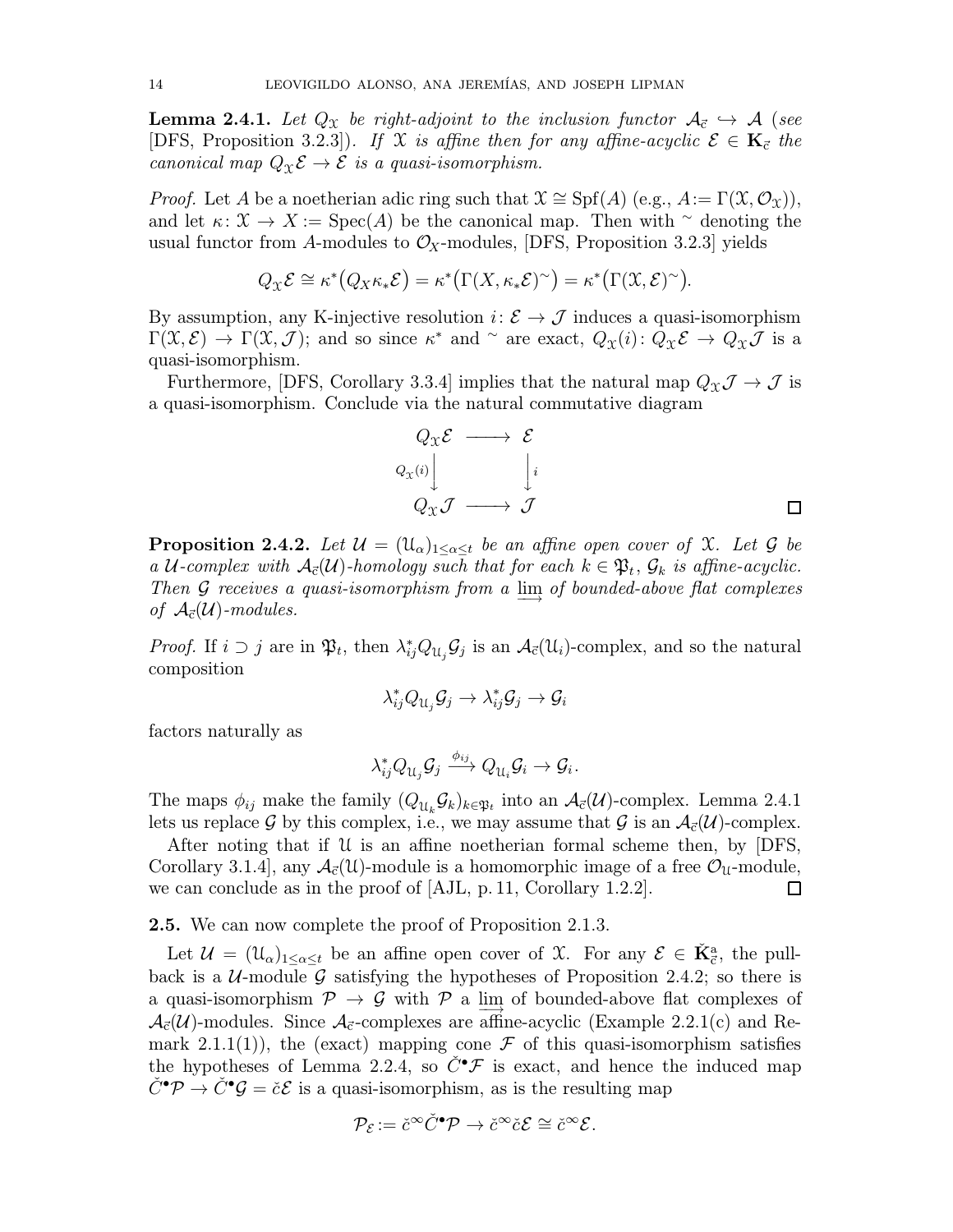Since  $\check{C}^{\bullet}\mathcal{P}$ ,  $\check{c}\mathcal{E}$ , and  $\mathcal{E}$  have isomorphic homology, therefore  $\check{C}^{\bullet}\mathcal{P} \in \mathbf{K}_{\vec{c}}(\mathfrak{X})$ ; and  $\check{C}^{\bullet}\mathcal{P}$  is affine-acyclic (Lemma 2.2.7, with  $\mathcal{I}=0$ ), so  $\mathcal{P}_{\mathcal{E}} \in \check{K}_{\vec{c}}^{a}$ . (Look at the actual construction of  $\mathcal{P}$ —as given in [AJL, p. 11, Corollary 1.2.2]—to see that the hypotheses of Lemma 2.2.7 are satisfied.) By Lemma 2.2.7, furthermore,  $\mathcal{P}_{\mathcal{E}}$  is locally *I*-acyclic. From Corollary 2.3.3, it follows that  $\mathcal{P}_{\mathcal{E}}$  is flat and K-flat.

Finally, since  $\mathcal{E} \in \mathbf{K}_{\vec{c}}(\mathcal{X})$  the natural map of complexes  $\mathcal{E} \to \check{c}^{\infty} \mathcal{E}$  has an inverse, which can be composed with the preceding quasi-isomorphism  $\mathcal{P}_{\mathcal{E}} \to \check{c}^{\infty} \mathcal{E}$  to give the desired quasi-isomorphism  $\mathcal{P}_{\mathcal{E}} \to \mathcal{E}$ .

### 3. A functorial isomorphism

Denote by  $\Lambda$  the restricted completion functor  $\Lambda_{\mathcal{I}}|_{\mathbf{K}_{\mathcal{C}}^{\mathbf{a}}}$ , and by  $\mathbf{L}\Lambda: \mathbf{D}_{\mathcal{C}}^{\mathbf{a}} \to \mathbf{D}$ its left-derived functor, whose existence has now been proved according to Section 1.3.2. The proof shows we may assume  $L\Lambda\mathcal{P} = \Lambda\mathcal{P}$  for any K-flat locally *T*-acyclic  $\mathcal{P} \in \check{\mathbf{K}}_{\vec{c}}^{\text{a}}$ .

**3.1.** We first construct a  $\Delta$ -functorial map

$$
\Phi\colon \mathbf{L}\Lambda\mathcal{E}\to\mathbf{R}\mathcal{H}\text{om}^{\bullet}(\mathbf{R}\Gamma_{\!\mathcal{I}}\mathcal{O}_{\mathfrak{X}},\mathcal{E})\qquad (\mathcal{E}\in\mathbf{D}_{\vec{c}}^{\mathrm{a}}).
$$

Using the equivalence  $\rho: D^a_{\vec{c}} \to \check{D}^a_{\vec{c}}$  (Section 1.3), we can replace  $D^a_{\vec{c}}$  by its  $\Delta$ -subcategory  $\tilde{\mathbf{D}}_{\vec{c}}^{a}$ . Because of Proposition 2.1.3, we can further restrict to the equivalent  $\Delta$ -subcategory of  $\tilde{D}^a_{\vec{c}}$  whose objects are the flat, K-flat, locally *I*-acyclic complexes in  $\mathbf{K}_{\vec{c}}(\mathcal{X})$ —this is the derived category of the homotopy category H of such complexes. Thus, with  $q: K \to \mathbf{D}$  the natural functor and  $q'$  the natural functor from  $H$  to its derived category, [Hrt, p. 33, Proposition 3.4] shows it sufficient to construct a map of functors

$$
(\mathbf{L}\Lambda)q'\mathcal{P} = q\Lambda\mathcal{P} \to \mathbf{R}\mathcal{H}om^{\bullet}(\mathbf{R}\Gamma_{\mathcal{I}}\mathcal{O}_{\mathfrak{X}}, q'\mathcal{P}) \qquad (\mathcal{P} \in \mathbf{H}).
$$

Hence if  $\mathcal{O}_\mathfrak{X} \to \mathcal{R}$  is a K-injective resolution, it will suffice to construct a map

(3.1.1) 
$$
\Lambda \mathcal{P} \to \mathcal{H}om^{\bullet}(I_{\mathcal{I}} \mathcal{R}, \mathcal{P} \otimes \mathcal{R}) \qquad (\mathcal{P} \in \mathbf{H})
$$

between functors from  $H$  to  $K$ .

For any  $\mathcal{O}_\mathfrak{X}$ -complexes  $\mathcal{P}, \mathcal{Q}, \mathcal{R}$ , the natural map

$$
\big({\mathcal{P}}\otimes {\mathcal{Q}}\big)\otimes \big({\mathcal{H}{om}}^\bullet({\mathcal{Q}},{\mathcal R})\big)\cong {\mathcal{P}}\otimes \big({\mathcal{Q}}\otimes {\mathcal{H}{om}}^\bullet({\mathcal{Q}},{\mathcal R})\big)\to {\mathcal{P}}\otimes {\mathcal R}
$$

induces (via ⊗– $\mathcal{H}$ *om* adjunction) a functorial map

$$
\mathcal{P}\otimes\mathcal{Q}\rightarrow \mathcal{H}om^{\bullet}(\mathcal{H}om^{\bullet}(\mathcal{Q},\mathcal{R}),\mathcal{P}\otimes\mathcal{R}).
$$

Letting Q run through the inverse system  $\mathcal{O}_{\mathfrak{X}}/\mathcal{I}^n$  ( $n > 0$ ) one gets the desired natural map

$$
\Lambda \mathcal{P} = \varprojlim (\mathcal{P} \otimes \mathcal{O}_{\mathfrak{X}} / \mathcal{I}^n) \to \varprojlim \mathcal{H}om^{\bullet}(\mathcal{H}om^{\bullet}(\mathcal{O}_{\mathfrak{X}} / \mathcal{I}^n, \mathcal{R}), \mathcal{P} \otimes \mathcal{R})
$$

$$
\cong \mathcal{H}om^{\bullet}(\varinjlim \mathcal{H}om^{\bullet}(\mathcal{O}_{\mathfrak{X}} / \mathcal{I}^n, \mathcal{R}), \mathcal{P} \otimes \mathcal{R})
$$

$$
\cong \mathcal{H}om^{\bullet}(\varGamma_{\mathcal{I}} \mathcal{R}, \mathcal{P} \otimes \mathcal{R}).
$$

Now comes the principal result.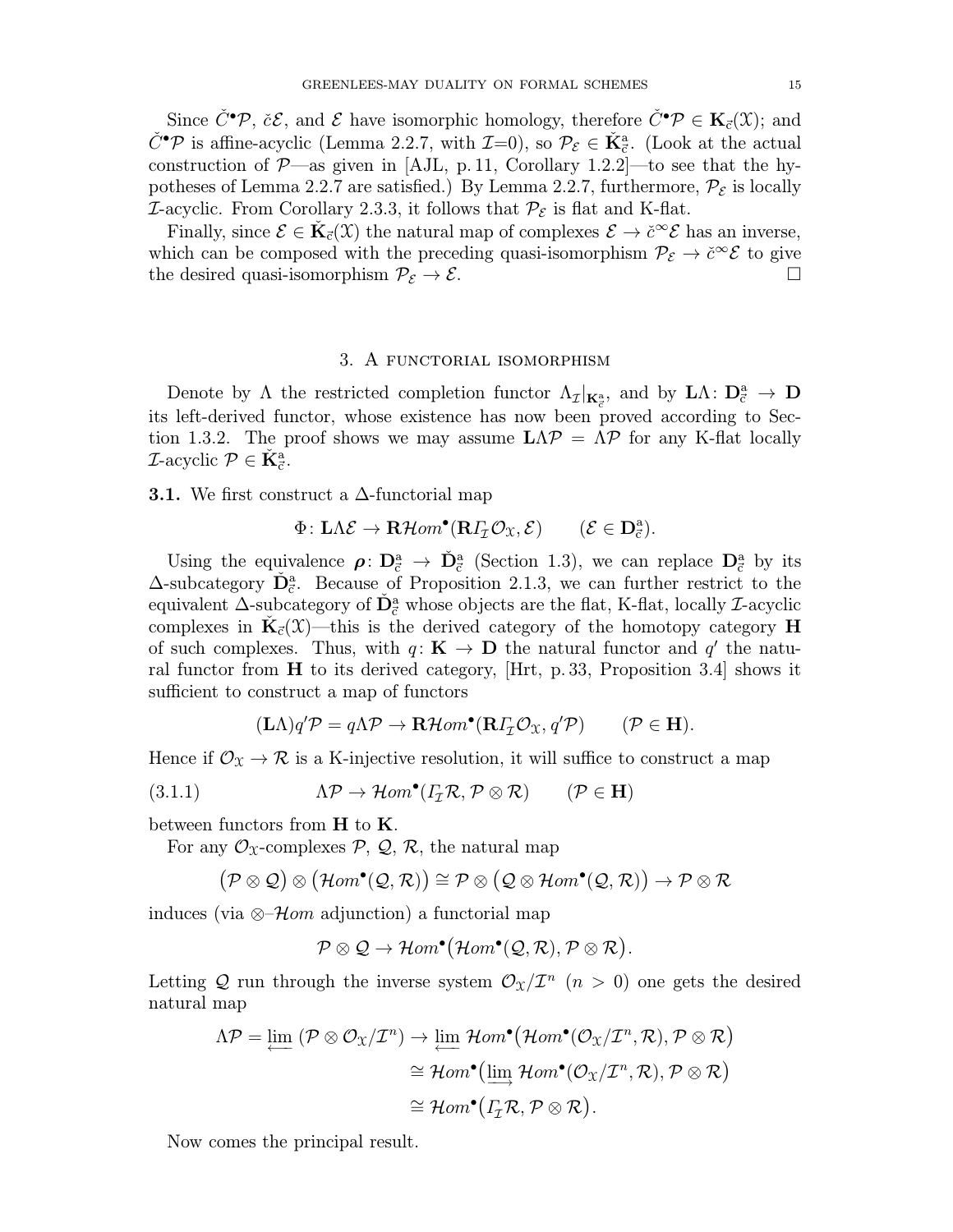### **Proposition 3.2.** The  $\Delta$ -functorial map  $\Phi$  is an isomorphism.

Before describing its proof, we note that Proposition 3.2 allows us to complete the proof of Theorem 0.1, as follows.

There is a canonical functorial map  $\xi : L\Lambda \to q\Lambda$ . With  $\zeta := \xi \Phi^{-1}$ , property (i) in Theorem 0.1 results. The functorial map  $\mathcal{F} \to q\Lambda \mathcal{F}$  ( $\mathcal{F} \in \mathbf{D}_{\vec{c}}^{a}$ ) factors uniquely as  $\mathcal{F} \stackrel{\iota_{\mathcal{F}}}{\longrightarrow} \mathbf{L}\Lambda\mathcal{F}$   $\stackrel{\xi_{\mathcal{F}}}{\longrightarrow} q\Lambda\mathcal{F}$  (thanks to the defining property of "left-derived functor"), and Theorem 0.1(ii) says that  $\Phi_{\mathcal{F}} \circ \iota(\mathcal{F})$  is the natural map  $\mathcal{F} \to \mathbf{R}\mathcal{H}om^{\bullet}(\mathbf{R}\Gamma_{\mathcal{I}}\mathcal{O}_{\mathfrak{X}},\mathcal{F})$ . One checks that this comes down to the straightforward verification (left to the reader) that the following natural diagram commutes for all  $\mathcal{P} \in \mathbf{H}$ :

$$
\begin{array}{ccc}\mathcal{P} & \longrightarrow & \Lambda \mathcal{P} \\
\downarrow & & \downarrow^{(3.1.1)} \\
\mathcal{H}om^{\bullet}(\mathcal{R}, \mathcal{P} \otimes \mathcal{R}) & \longrightarrow & \mathcal{H}om^{\bullet}(\varGamma_{\mathcal{I}} \mathcal{R}, \mathcal{P} \otimes \mathcal{R})\n\end{array}
$$

Finally, for the last assertion in Theorem 0.1 see Section 1.3.2.

Proof of Proposition 3.2. The proof is similar to that of the main Theorem (0.3) in [AJL]. We just indicate the non-trivial modifications.

Everything in sight commutes with restriction to open subsets, so we may assume that X is affine and that  $\mathcal I$  is generated by a finite number of global sections  $t_1,\ldots,t_m$ . Recalling that every sheaf in  $\mathcal{A}_{\vec{c}}$  is then a homomorphic image of a free  $\mathcal{O}_{\mathfrak{X}}$ -module ([DFS, Corollary 3.1.4]), we have a "way-out" reduction, as in [AJL, p. 15], to the case where  $\mathcal E$  is a single flat  $\mathcal O_{\mathfrak X}$ -module, denoted  $\mathcal P$ , in  $\mathcal A_{\vec c}$ .

This case is dealt with as in [AJL, §4]. Let R be the adic ring  $\Gamma(\mathfrak{X}, \mathcal{O}_{\mathfrak{X}})$  (topologized by the global sections of a defining ideal of  $\mathfrak{X}$ ), so that  $\mathfrak{X} \cong Spf(R)$ . Since R is noetherian, the sequence  $\mathbf{t} := (t_1, \ldots, t_m)$  in R is proregular (see [AJL, p. 16], Example (a) following Definition  $(3.0.1)$ ). Throughout [AJL,  $\S4$ ], replace the scheme  $(X, \mathcal{O}_X)$  by the noetherian affine formal scheme  $(\mathfrak{X}, \mathcal{O}_X)$ , and interpret "quasicoherent" to mean "lim of coherent." Also, replace  $R\Gamma_Z\mathcal{O}_X$  by  $R\Gamma_Z\mathcal{O}_X$ , which is  $\mathbf{D}(\mathfrak{X})$ -isomorphic to the complex

$$
\mathcal{K}^\bullet_\infty(\mathbf{t})\!:=\varinjlim_{r>0}\mathcal{K}^\bullet(\mathbf{t}^r)
$$

where  $\mathcal{K}^{\bullet}(\mathbf{t}^r)$  is the Koszul  $\mathcal{O}_{\mathcal{X}}$ -complex determined by the sequence  $(t_1^r, \ldots, t_m^r)$ , see [AJL, p.18, Lemma (3.1.1)].

To validate the sequence of isomorphisms (4.1.3) of [AJL, p.28] in the present context, use the following observations:

(i) If  $\mathcal{P} \to \mathcal{J}$  is an injective resolution, then the resulting map  $\Gamma(\mathfrak{X}, \mathcal{P}) \to \Gamma(\mathfrak{X}, \mathcal{J})$ is a quasi-isomorphism.

This is because  $P$  is affine-acyclic (Example 2.2.1(a)).

(ii) If  $\mathcal E$  is any complex in  $\mathcal A_{\vec c}$ , then the natural maps

$$
H^{i}\Gamma(\mathfrak{X}, \mathcal{E}) \to \Gamma(\mathfrak{X}, H^{i}\mathcal{E}) \qquad (i \in \mathbb{Z})
$$

are all isomorphisms.

This is because the functor  $\Gamma := \Gamma(\mathfrak{X},-)$  on the abelian category  $\mathcal{A}_{\vec{c}}$  is exact ([DFS, Proposition 3.2.2], [DFS, Corollary 3.1.8]). In particular, since  $\mathcal{K}^{\bullet}(\mathbf{t}^r)$  is a free, finite-rank  $\mathcal{O}_\mathfrak{X}$ -complex and  $R = \Gamma \mathcal{O}_\mathfrak{X}$ , we have natural isomorphisms

$$
\mathrm{H}^i \mathrm{Hom}^\bullet_R(\Gamma \mathcal{K}^\bullet(\mathbf{t}^r), \Gamma \mathcal{P}) \xrightarrow{\sim} \mathrm{H}^i \mathrm{Hom}^\bullet_{\mathcal{O}_\mathfrak{X}}(\mathcal{K}^\bullet(\mathbf{t}^r), \mathcal{P}) \xrightarrow{\sim} \Gamma \mathrm{H}^i \mathcal{H}om^\bullet_{\mathcal{O}_\mathfrak{X}}(\mathcal{K}^\bullet(\mathbf{t}^r), \mathcal{P}).
$$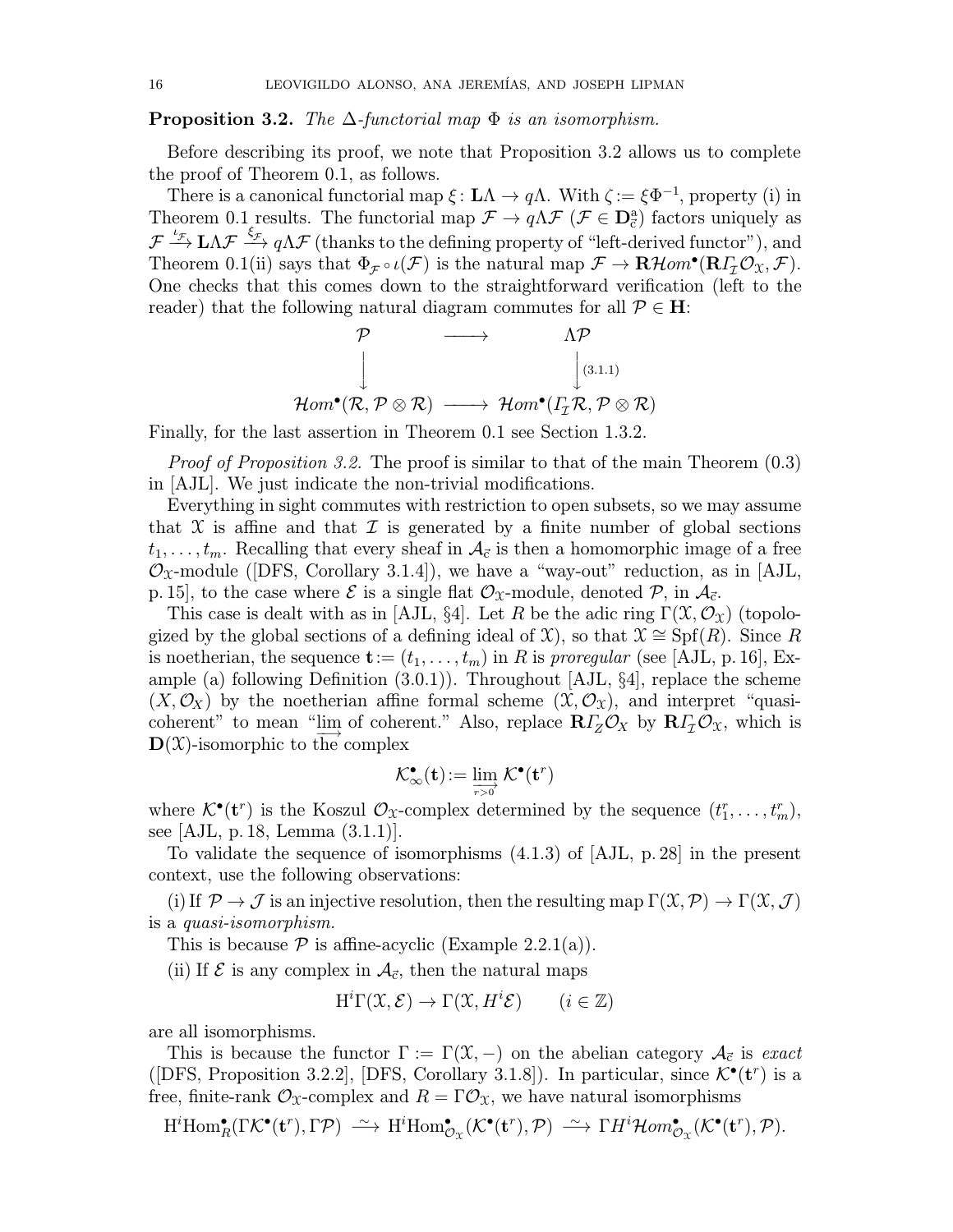The rest of the translation of [AJL, §4] to the present context is straightforward, except for the last half of the proof of Lemma  $(4.3)$  in *loc. cit.* For that, one needs [DFS, Corollary 3.3.4] (to replace the reference to [BN]), and [DFS, Corollary 3.1.8] (for imitating the proof of [Spn, p.134, Proposition 3.13]); and one needs to keep in mind that  $A_{\vec{c}}$ -complexes are affine-acyclic (Example 2.2.1(c)).

## 4. Proof of Proposition 0.3.1.

Refer to Section 0.3 for notation, and for the statement of Proposition 0.3.1.

**Lemma 4.1.** The canonical map  $\mathcal{F} \to \kappa_* \kappa^* \mathcal{F}$  induces an isomorphism

$$
\mathbf{R} \varGamma_{\mathcal{I}} \mathcal{F} \stackrel{\sim}{\longrightarrow} \mathbf{R} \varGamma_{\mathcal{I}} \kappa_* \kappa^* \mathcal{F} \qquad (\mathcal{F} \in \mathbf{D}).
$$

*Proof.* The question being local, we may assume that  $\mathcal X$  is the completion of an affine scheme  $X = \text{Spec}(A)$  along a closed subscheme Z, and that  $\hat{X}_{\tau}$  is the completion of X along a closed subscheme  $Y \subset Z$ , so that there is a natural factorization of the completion map  $\kappa_Y : \hat{X}_{\mathcal{I}} \to X$  as

$$
\hat{\mathfrak{X}}_{\mathcal{I}} \xrightarrow{\kappa} \mathfrak{X} \xrightarrow{\kappa_{Z}} X.
$$

Now let  $\mathcal{I}' \subset \mathcal{I}$  be an ideal of definition of X. Then for any  $\mathcal{O}_{\mathfrak{X}}$ -module  $\mathcal{E}$  such that  $\mathbf{R}\Gamma_{\mathcal{I}'}\mathcal{E}=\mathcal{E}$ , we have  $\mathcal{E}\cong\kappa_Z^*E$  for some  $\mathcal{O}_X$ -module E [DFS, Proposition 5.2.4]. In particular, since  $R\Gamma_{\tau}R\Gamma_{\tau}F = R\Gamma_{\tau}F$  (cf. [AJL, p. 20, Corollary 3.1.3]), therefore  $\mathbf{R}\tilde{\mathbf{I}}_T \mathcal{F} \cong \kappa_Z^* \tilde{\mathbf{F}}$  for some  $\mathcal{O}_X$ -module  $\tilde{\mathbf{F}}$ .

By [DFS, Proposition 5.2.4] again, the natural maps are isomorphisms

$$
\operatorname{Hom}_{X}(E, F) \xrightarrow{\sim} \operatorname{Hom}_{\mathfrak{X}}(\kappa_Z^* E, \kappa_Z^* F) = \operatorname{Hom}_{\mathfrak{X}}(\mathcal{E}, \mathbf{R} I_{\mathcal{I}} \mathcal{F}),
$$
  

$$
\operatorname{Hom}_{X}(E, F) \xrightarrow{\sim} \operatorname{Hom}_{\hat{\mathfrak{X}}_{\mathcal{I}}}(\kappa_Y^* E, \kappa_Y^* F) = \operatorname{Hom}_{\hat{\mathfrak{X}}_{\mathcal{I}}}(\kappa^* \mathcal{E}, \kappa^* \mathbf{R} I_{\mathcal{I}} \mathcal{F}).
$$

Furthermore, arguing as in the proof of [DFS, Proposition 5.2.4] we get a natural isomorphism

$$
\kappa_* \kappa^* {\mathbf R} I_{\mathcal I} {\mathcal F} \,\stackrel{\sim}{\longrightarrow}\, {\mathbf R} I_{\mathcal I} \kappa_* \kappa^* {\mathcal F}
$$

whose composition with the natural map  $R\Gamma_{\tau}\mathcal{F} \to \kappa_{*}\kappa^{*}R\Gamma_{\tau}\mathcal{F}$  is the natural map  $\mathbf{R} \Gamma_{\!\mathcal{I}} \mathcal{F} \to \mathbf{R} \Gamma_{\!\mathcal{I}} \kappa_* \kappa^* \mathcal{F}.$ 

Thus for any  $\mathcal E$  such that  $\mathbb R\Gamma_{\mathcal I'}\mathcal E=\mathcal E$ , we have a composed isomorphism

$$
\text{Hom}_{\mathfrak{X}}(\mathcal{E}, \mathbf{R}\Gamma_{\mathcal{I}}\mathcal{F}) \xrightarrow{\sim} \text{Hom}_{X}(E, F) \xrightarrow{\sim} \text{Hom}_{\hat{\mathfrak{X}}_{\mathcal{I}}}(\kappa^*\mathcal{E}, \kappa^*\mathbf{R}\Gamma_{\mathcal{I}}\mathcal{F})
$$

$$
\xrightarrow{\sim} \text{Hom}_{\mathfrak{X}}(\mathcal{E}, \kappa_*\kappa^*\mathbf{R}\Gamma_{\mathcal{I}}\mathcal{F}) \xrightarrow{\sim} \text{Hom}_{\mathfrak{X}}(\mathcal{E}, \mathbf{R}\Gamma_{\mathcal{I}}\kappa_*\kappa^*\mathcal{F})
$$

which (one checks) is induced by  $\mathcal{F} \to \kappa_* \kappa^* \mathcal{F}$ , whence the conclusion.

 $\Box$ 

**Corollary 4.1.1.** The canonical map  $\mathcal{F} \to \kappa_* \kappa^* \mathcal{F}$  induces an isomorphism

$$
\mathrm{Hom}\big(\kappa_*\kappa^* \mathcal{F}, \mathbf{R}\mathcal{H}om^{\bullet}(\mathbf{R}\Gamma_{\mathcal{I}}\mathcal{O}_{\mathfrak{X}}, \mathcal{F})\big) \stackrel{\sim}{\longrightarrow} \mathrm{Hom}\big(\mathcal{F}, \mathbf{R}\mathcal{H}om^{\bullet}(\mathbf{R}\Gamma_{\mathcal{I}}\mathcal{O}_{\mathfrak{X}}, \mathcal{F})\big).
$$

*Proof.* Using that  $\mathbb{R}\Gamma$ <sub>*T*</sub> is right-adjoint to the inclusion into **D** of the derived category of the category of  $\mathcal{I}\text{-torsion}$  sheaves ([DFS, Lemma 5.2.2]), one finds that there is a unique functorial map

(4.1.1.1) 
$$
\psi_{\mathcal{E}} \colon \mathcal{E} \otimes \mathbf{R} \Gamma_{\mathcal{I}} \mathcal{O}_{\mathfrak{X}} \to \mathbf{R} \Gamma_{\mathcal{I}} \mathcal{E} \qquad (\mathcal{E} \in \mathbf{D})
$$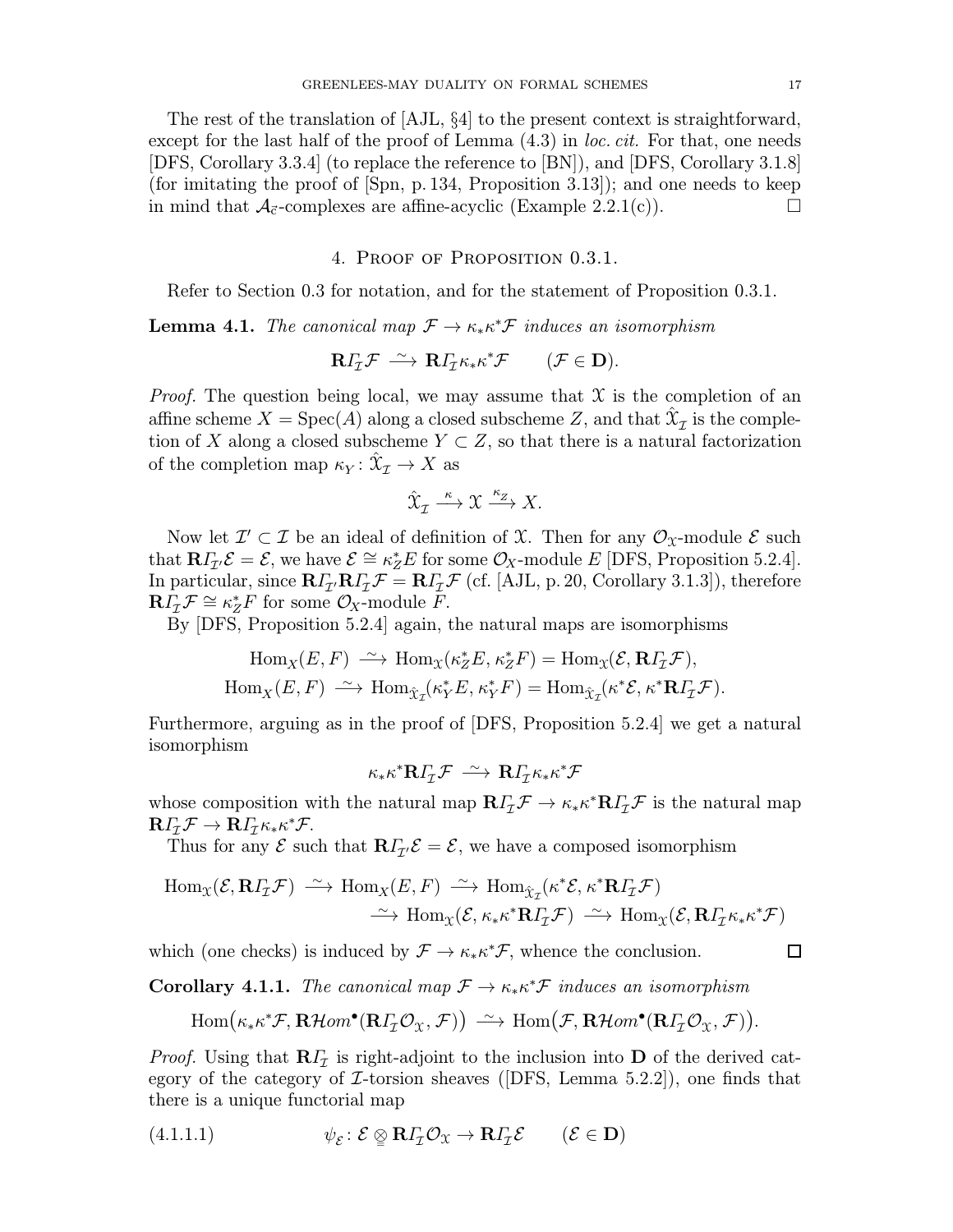making the following natural diagram commute:



It follows from [AJL, p. 20, Corollary (3.1.2)] that  $\psi_{\mathcal{E}}$  is an *isomorphism*.

Let us also recall the basic *adjoint associativity* isomorphism (see, e.g., [Lpm, Proposition  $(2.6.1)$ <sup>\*</sup>]):

$$
(4.1.1.2) \quad \mathbf{R}\mathcal{H}om^{\bullet}(\mathcal{D}\underset{\simeq}{\otimes}\mathcal{E},\mathcal{F}) \stackrel{\sim}{\longrightarrow} \mathbf{R}\mathcal{H}om^{\bullet}(\mathcal{D},\mathbf{R}\mathcal{H}om^{\bullet}(\mathcal{E},\mathcal{F})) \quad (\mathcal{D},\mathcal{E},\mathcal{F}\in\mathbf{D}).
$$

The isomorphism also holds with the outer  $\mathbf{R}\mathcal{H}om^{\bullet}$ 's replaced by  $\text{Hom} := \text{Hom}_{\mathbf{D}}$ , as one sees by applying the functor  $H^{0}R\Gamma(\mathfrak{X},-)$ .

Corollary 4.1.1 results then from the natural commutative diagram, in which all the vertical arrows are isomorphisms, as is the bottom horizontal one:

$$
\text{Hom}(\kappa_* \kappa^* \mathcal{F}, \mathbf{R} \mathcal{H}om^{\bullet}(\mathbf{R} \Gamma_{\mathcal{I}} \mathcal{O}_{\mathfrak{X}}, \mathcal{F})) \longrightarrow \text{Hom}(\mathcal{F}, \mathbf{R} \mathcal{H}om^{\bullet}(\mathbf{R} \Gamma_{\mathcal{I}} \mathcal{O}_{\mathfrak{X}}, \mathcal{F}))
$$
\n
$$
\simeq \begin{vmatrix}\n\vdots & \downarrow \\
\text{Hom}(\kappa_* \kappa^* \mathcal{F} \otimes \mathbf{R} \Gamma_{\mathcal{I}} \mathcal{O}_{\mathfrak{X}}, \mathcal{F}) & \longrightarrow & \text{Hom}(\mathcal{F} \otimes \mathbf{R} \Gamma_{\mathcal{I}} \mathcal{O}_{\mathfrak{X}}, \mathcal{F}) \\
\downarrow^{\simeq} & \uparrow^{\simeq} & \uparrow^{\simeq} \\
\text{Hom}(\mathbf{R} \Gamma_{\mathcal{I}} \kappa_* \kappa^* \mathcal{F}, \mathcal{F}) & \longrightarrow & \text{Hom}(\mathbf{R} \Gamma_{\mathcal{I}} \mathcal{F}, \mathcal{F})\n\end{vmatrix}
$$

In the following natural diagram, where "H" stands for "Hom," the isomorphisms a and  $a^*$  are obtained by adjoint associativity and multiple use of  $\psi$ (see  $(4.1.1.1)$ ), and the isomorphisms b and b<sup>\*</sup> are obtained by imitating [DFS, Remark  $5.2.10(4)$ . The diagram commutes, so c is an isomorphism.

Assertion (i) in Proposition 0.3.1 results.

$$
\begin{array}{ccc}\n\text{H}(\mathbf{R}\mathcal{H}om^{\bullet}(\mathcal{E}, \kappa_{*}\kappa^{*}\mathcal{F}), \mathbf{R}\mathcal{H}om^{\bullet}(\mathbf{R}\mathbf{I}_{\mathcal{I}}\mathcal{E}, \mathcal{F})) & \xrightarrow{c} & \text{H}(\mathbf{R}\mathcal{H}om^{\bullet}(\mathcal{E}, \mathcal{F}), \mathbf{R}\mathcal{H}om^{\bullet}(\mathbf{R}\mathbf{I}_{\mathcal{I}}\mathcal{E}, \mathcal{F})) \\
&\xrightarrow{a^{*}} \Big| \simeq & \simeq \Big| a \\
\text{H}(\mathbf{R}\mathbf{I}_{\mathcal{I}}\mathbf{R}\mathcal{H}om^{\bullet}(\mathcal{E}, \kappa_{*}\kappa^{*}\mathcal{F}) \otimes \mathcal{E}, \mathcal{F})) & \xrightarrow{c} & \text{H}(\mathbf{R}\mathbf{I}_{\mathcal{I}}\mathbf{R}\mathcal{H}om^{\bullet}(\mathcal{E}, \mathcal{F}) \otimes \mathcal{E}, \mathcal{F})) \\
&\xrightarrow{b^{*}} \Big| \simeq & \simeq \Big| b \\
\text{H}(\mathbf{R}\mathbf{I}_{\mathcal{I}}\mathbf{R}\mathcal{H}om^{\bullet}(\mathcal{E}, \mathbf{R}\mathbf{I}_{\mathcal{I}}\kappa_{*}\kappa^{*}\mathcal{F}) \otimes \mathcal{E}, \mathcal{F})) & \xrightarrow{c} & \text{H}(\mathbf{R}\mathbf{I}_{\mathcal{I}}\mathbf{R}\mathcal{H}om^{\bullet}(\mathcal{E}, \mathbf{R}\mathbf{I}_{\mathcal{I}}\mathcal{F}) \otimes \mathcal{E}, \mathcal{F}))\n\end{array}
$$

**4.2.** What remains to be shown is that  $\lambda(\mathcal{E}, \mathcal{F})$  is an isomorphism for all  $\mathcal{F} \in D_c$ .

We can reduce the problem to the case  $\mathcal{E} = \mathcal{O}_{\mathfrak{X}}$  by factoring  $\lambda(\mathcal{E}, \mathcal{F})$  as

$$
\mathbf{R}\mathcal{H}om^{\bullet}(\mathcal{E}, \kappa_{*}\kappa^{*}\mathcal{F}) \xrightarrow{\text{via }\lambda(\mathcal{O}_{\mathfrak{X}}, \mathcal{F})} \mathbf{R}\mathcal{H}om^{\bullet}(\mathcal{E}, \mathbf{R}\mathcal{H}om^{\bullet}(\mathbf{R}\Gamma_{\mathcal{I}}\mathcal{O}_{\mathfrak{X}}, \mathcal{F}))
$$
  

$$
\xrightarrow[(4.1.1.2)]
$$

$$
\mathbf{R}\mathcal{H}om^{\bullet}(\mathcal{E} \otimes \mathbf{R}\Gamma_{\mathcal{I}}\mathcal{O}_{\mathfrak{X}}, \mathcal{F}) \xrightarrow[(4.1.1.1)]
$$

$$
\xrightarrow[(4.1.1.2)]
$$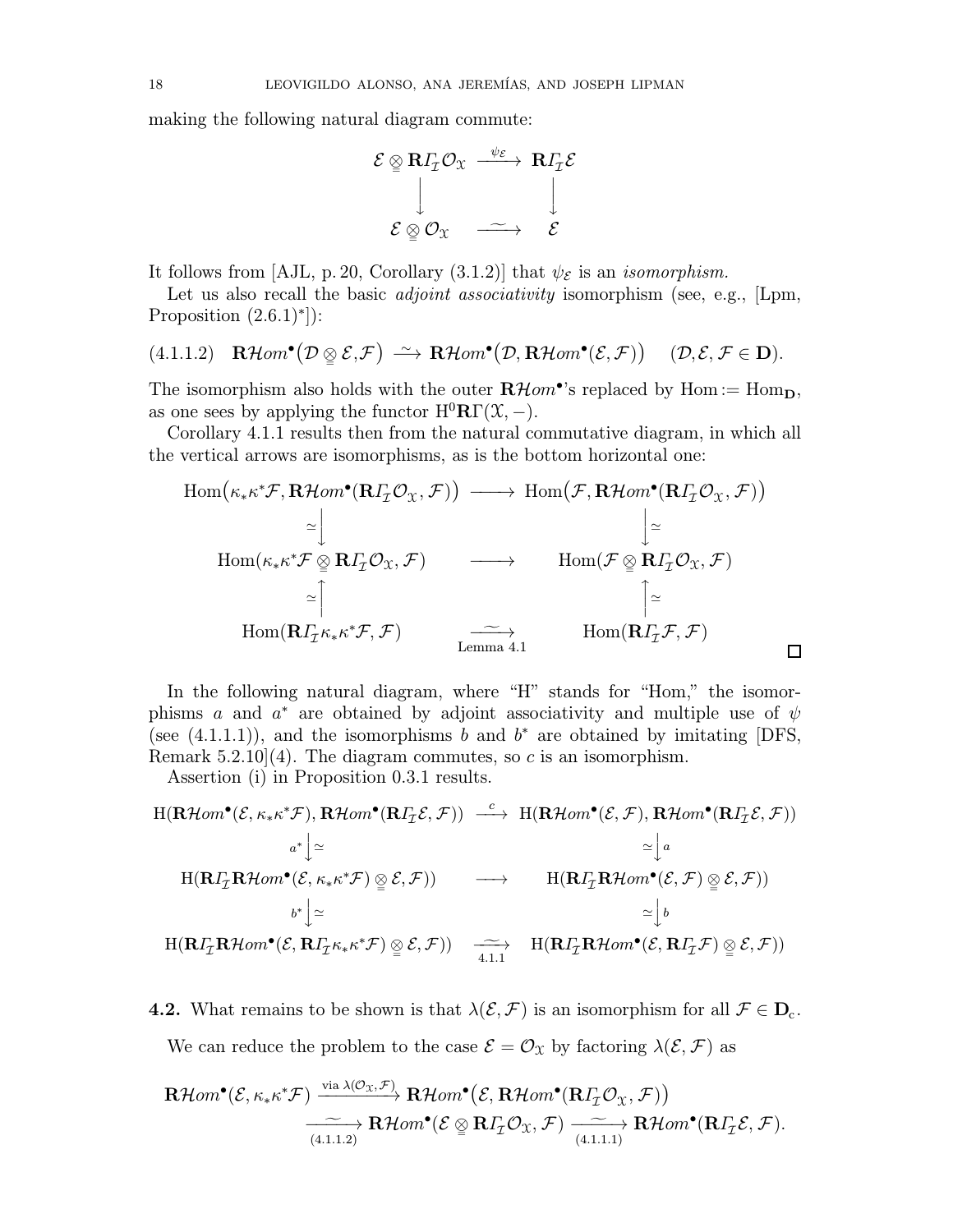To check that this composition is in fact  $\lambda(\mathcal{E}, \mathcal{F})$ , using the characterization in Proposition 0.3.1(i), consider the following natural diagram:

$$
\begin{array}{ccc}\n\mathbf{R}\mathcal{H}om^{\bullet}(\mathcal{E},\mathcal{F}) & \longrightarrow & \mathbf{R}\mathcal{H}om^{\bullet}(\mathcal{E},\kappa_{*}\kappa^{*}\mathcal{F}) \\
& \downarrow \simeq & \downarrow \text{via }\lambda(\mathcal{O}_{\mathfrak{X}},\mathcal{F}) \\
\mathbf{R}\mathcal{H}om^{\bullet}(\mathcal{E},\mathbf{R}\mathcal{H}om^{\bullet}(\mathcal{O}_{\mathfrak{X}},\mathcal{F})) & \longrightarrow & \mathbf{R}\mathcal{H}om^{\bullet}(\mathcal{E},\mathbf{R}\mathcal{H}om^{\bullet}(\mathbf{R}\Gamma_{\mathcal{I}}\mathcal{O}_{\mathfrak{X}},\mathcal{F})) \\
& & & & \downarrow (4.1.1.2) \\
& \mathbf{R}\mathcal{H}om^{\bullet}(\mathcal{E}\underset{\cong}{\otimes}\mathcal{O}_{\mathfrak{X}},\mathcal{F}) & \longrightarrow & \mathbf{R}\mathcal{H}om^{\bullet}(\mathcal{E}\underset{\cong}{\otimes}\mathbf{R}\Gamma_{\mathcal{I}}\mathcal{O}_{\mathfrak{X}},\mathcal{F}) \\
& & & & \downarrow (4.1.1.2) \\
& & & & \downarrow (4.1.1.2) \\
& & & & \downarrow (4.1.1.1) \\
& & & & \downarrow (4.1.1.1) \\
& & & & \downarrow (4.1.1.1)\n\end{array}
$$

The top rectangle commutes by the characterization of  $\lambda(\mathcal{O}_{\mathfrak{X}}, \mathcal{F})$ , the middle one commutes by functoriality, and commutativity of the bottom one is given by the commutative diagram following (4.1.1.1). It suffices then to verify that the composition of the vertical maps on the left is the identity, which is easy to do after assuming (as one may) that F is K-injective, so that each  $\mathbf{R}\mathcal{H}$ *om*<sup>•</sup> can be replaced by  $\mathcal{H}om^{\bullet}$ .

To show that  $\lambda(\mathcal{O}_{\mathfrak{X}}, \mathcal{F})$  is an isomorphism when  $\mathcal{F} \in \mathbf{D}_c$  we may assume, after replacing  $\mathcal F$  by a K-injective complex into which  $\mathcal F$  maps quasi-isomorphically, that  $\mathcal{F} \in \mathbf{D}_{\vec{c}}^{\mathsf{a}}$ . For such an  $\mathcal{F}$  we will now give another construction of  $\lambda(\mathcal{O}_{\mathfrak{X}}, \mathcal{F})$ , adapted to application of Theorem 0.1.

For any  $\mathcal{O}_X$ -complex F, we have the canonical completion map

$$
\mathcal{F} \to \Lambda_{\mathcal{I}} \mathcal{F} = \kappa_* \varprojlim_n \big( (\mathcal{F}/\mathcal{I}^n \mathcal{F})|_{\hat{\mathfrak{X}}_{\mathcal{I}}}\big),
$$

whence a natural factorization  $\mathcal{F} \to \kappa_* \kappa^* \mathcal{F} \longrightarrow \Lambda_{\mathcal{I}} \mathcal{F}$ . The exact functor  $\kappa_* \kappa^*$ induces a functor  $D^a_{\vec{c}} \to D$ , so for  $\mathcal{F} \in D^a_{\vec{c}}$  Theorem 0.1(i) yields a factorization  $\gamma_{\mathcal{F}} = \zeta_{\mathcal{F}} \circ \lambda_0(\mathcal{F})$ , as depicted:

$$
\mathcal{F} \longrightarrow \kappa_* \kappa^* \mathcal{F} \xrightarrow{\lambda_0(\mathcal{F})} \mathbf{R}\mathcal{H}om^{\bullet}(\mathbf{R}\Gamma_{\mathcal{I}}\mathcal{O}_{\mathfrak{X}}, \mathcal{F}) \xrightarrow{\zeta_{\mathcal{F}}} \Lambda_{\mathcal{I}}\mathcal{F} \qquad (\mathcal{F} \in \mathbf{D}_{\vec{c}}^{\mathbf{a}}).
$$

In view of Theorem 0.1, (i) and (ii), the composition of  $\lambda_0(\mathcal{F})$  with the canonical map  $\mathcal{F} \to \kappa_* \kappa^* \mathcal{F}$  is the natural map  $\mathcal{F} \to \mathbf{R}$  Hom\*( $\mathbf{R} I_{\mathcal{I}} \mathcal{O}_{\mathfrak{X}}, \mathcal{F}$ ), since both this composition and the natural map give the same result when composed with  $\zeta_{\mathcal{F}}$ . Proposition 0.3.1(i) shows then that  $\lambda_0(\mathcal{F}) = \lambda(\mathcal{O}_\mathfrak{X}, \mathcal{F})$ .

The question of whether  $\lambda(\mathcal{O}_{\mathfrak{X}}, \mathcal{F})$  is an isomorphism is local. One can therefore assume that X is affine, so that every coherent  $\mathcal{O}_{\mathfrak{X}}$ -module is a homomorphic image of a finite-rank free one  $|GD$ , p. 427, Théorème  $(10.10.2)$ . Now the exact functor  $\kappa_* \kappa^*$  is bounded on  $\mathbf{D}_{\vec{c}}$ , and so is the functor  $\mathbf{R}\mathcal{H}$ *om*•( $\mathbf{R}\Gamma_{\mathcal{I}}\mathcal{O}_{\mathfrak{X}},-)$ , by [AJL, p.30, Lemma (4.3)], suitably modified (see discussion at the end of Section 3 above). Hence we have a "way-out" reduction [Hrt, p.68, Proposition 7.1] to the case where F is a single finite-rank free  $\mathcal{O}_{\mathfrak{X}}$ -module. In this case it is straightforward to see that  $\gamma_{\mathcal{F}} = \zeta_{\mathcal{F}} \lambda_0(\mathcal{F})$  is an isomorphism; and by the last assertion in Theorem 0.1, so is  $\zeta_{\mathcal{F}}$ . Thus  $\lambda(\mathcal{O}_{\mathfrak{X}},\mathcal{F})=\lambda_0(\mathcal{F})$  is an isomorphism, and Proposition 0.3.1 is proved.